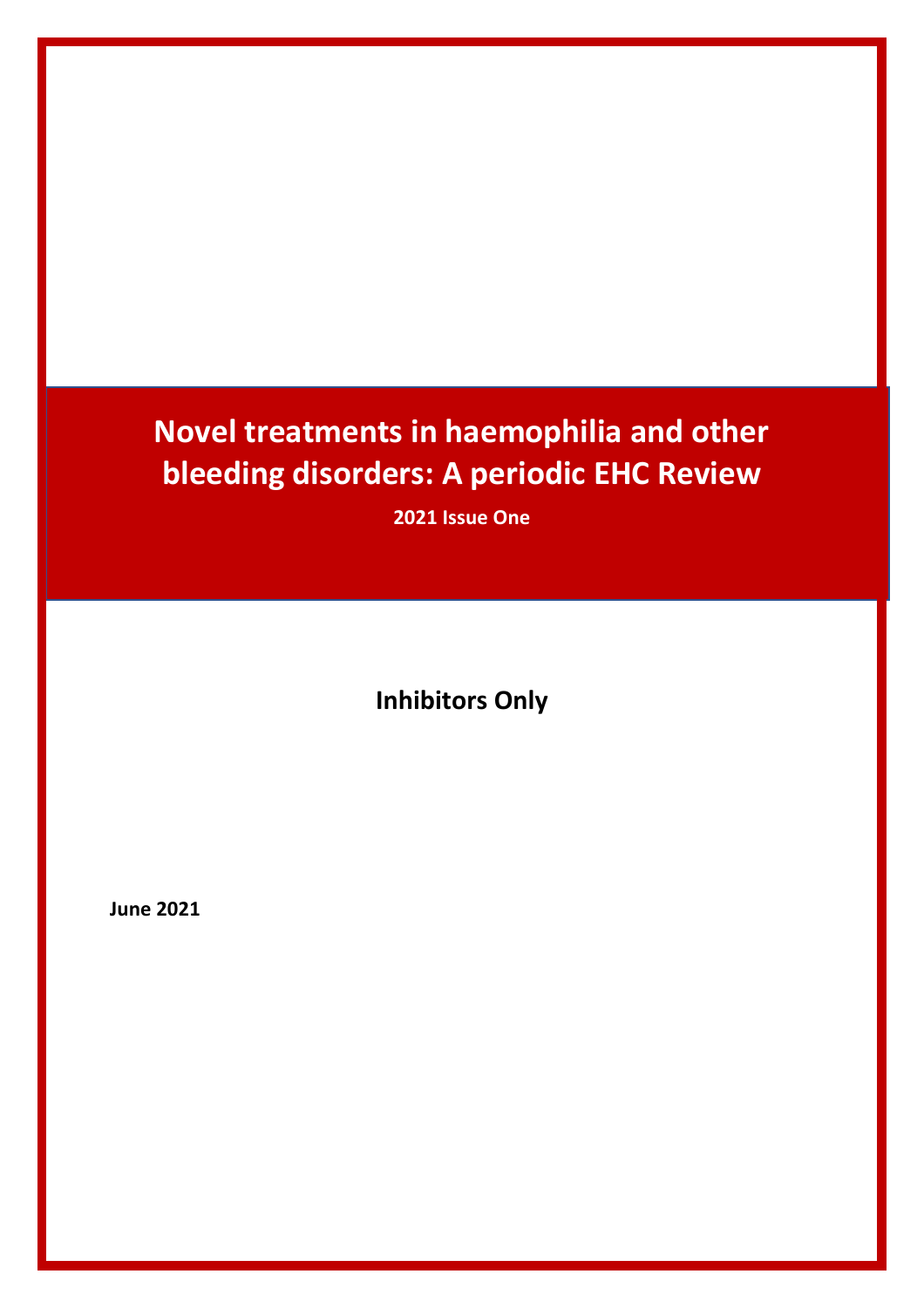## **TABLE OF CONTENTS**

| Non-replacement therapies for people w/ HA and HB w/ and w/o inhibitors pg 15 |  |
|-------------------------------------------------------------------------------|--|
|                                                                               |  |
|                                                                               |  |
|                                                                               |  |
|                                                                               |  |

#### **Disclaimer:**

The European Haemophilia Consortium (EHC) produces this publication primarily as an educational tool for our National Member Organisations (NMOs). With the continually changing therapeutic environment, we aim at publishing updates periodically. The information contained, and the views expressed herein, constitute the collective input of the EHC New Products Working Group. The EHC does not engage in medical practice and under no circumstances recommends a particular treatment for specific individuals. The EHC makes no representation, express or implied, that drug doses or other treatment recommendations in this publication are correct. For these reasons, the EHC strongly recommends that individuals seek the advice of a medical adviser and consult printed instructions provided by the pharmaceutical company before administering any of the drugs referred to in this publication. The EHC does not endorse particular treatment products or manufacturers; any reference to a product name is not an endorsement by the EHC.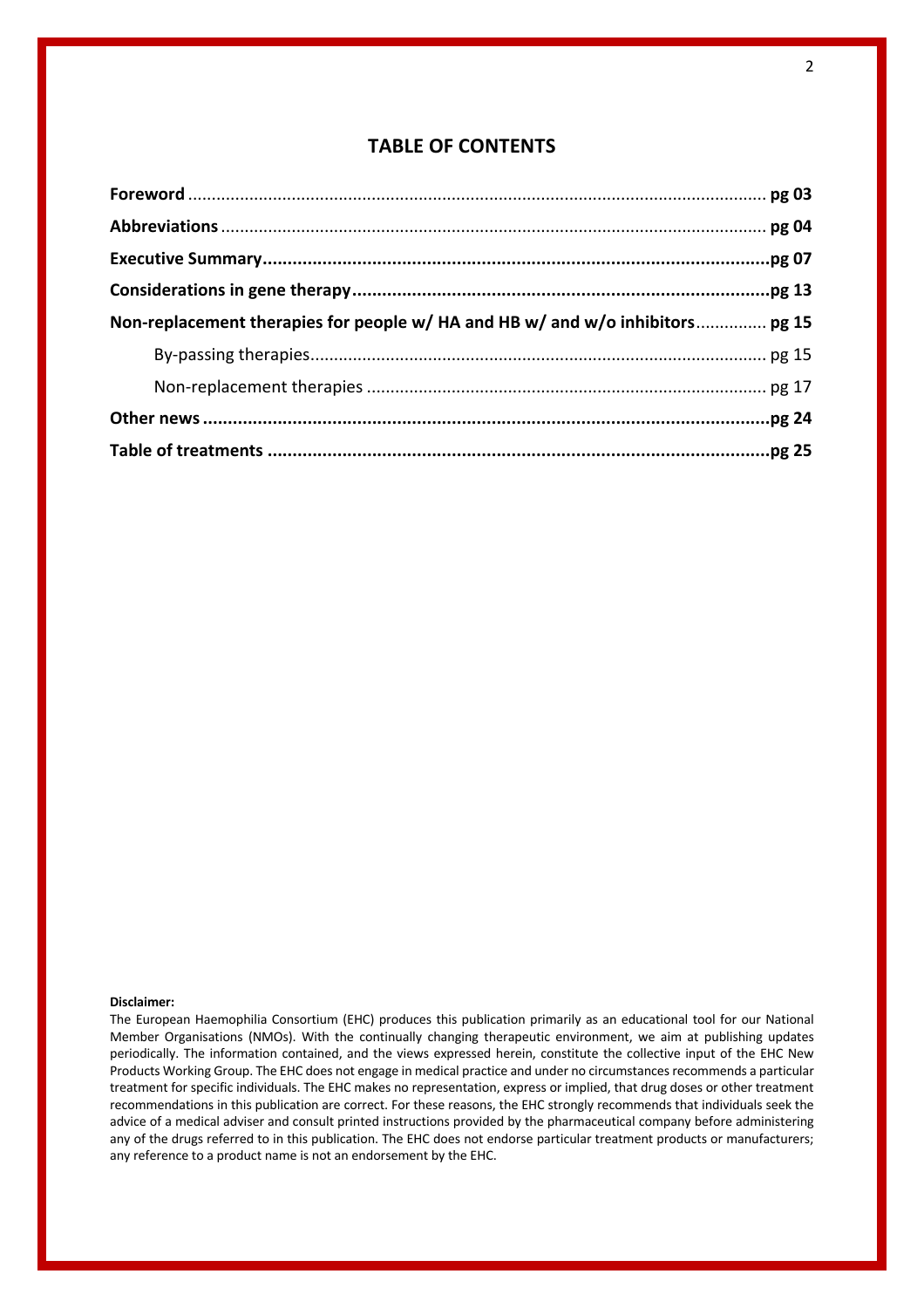#### **FOREWORD**

Welcome to a new edition of the European Haemophilia Consortium's (EHC) periodic review of novel treatments in haemophilia and other rare bleeding disorders.

In this edition, we primarily cover news from the 2020 virtual Congress of the American Society of Hematology (ASH), held in December 2020, and the virtual Congress of the European Association for Haemophilia and Allied Disorders (EAHAD), held in February 2021 as well as other industry updates and news in general. You will find a direct link to the ASH abstracts in the articles below, while these EAHAD abstracts can be accessed online here. For your convenience, we also include a table on all treatments covered in this newsletter as well as other novel treatments under development. We hope this will facilitate your understanding of the changing therapeutic landscape.

The purpose of this newsletter is to provide both up-to-date information to EHC National Member Organisations (NMOs), and a general overview and understanding of a rapidly evolving landscape of medicinal product developments in rare bleeding disorders. The EHC encourages its NMOs to adapt this newsletter to their national needs but takes no responsibility for any changes.

This newsletter provides information by specific type of disorder: haemophilia A and B; inhibitors in haemophilia, von Willebrand disease, and other rare bleeding disorders.

The EHC wishes to thank its New Products Working Group, which has overseen the content and production of this newsletter. Its members include:

- Dr. Mariëtte Driessens, EHC volunteer,
- Dr. Radoslaw Kaczmarek, Medical and Scientific Advisory Group (MASAG) member,
- Dr. Dan Hart, EHC MASAG member,
- Dr. Ilmar Kruis, EHC volunteer,
- Prof. Mike Makris, EHC Medical Advisory Group (MAG) Chair,
- Mr. Declan Noone, EHC President,
- Asst. Prof. Brian O'Mahony, MASAG member,
- Mr. David Page, Canadian Hemophilia Society,
- Prof. Flora Peyvandi, EHC Medical Advisory Group (MAG) member,
- Ms. Laura Savini, EHC Public Policy and Communications Officer,
- Dr. Uwe Schlenkrich, EHC volunteer.

The EHC welcomes all treatment developments that may benefit patients in the future. The EHC takes no position on any product type or class reported in this newsletter. This document does not intend to replace the medical advice provided by healthcare professionals.

We hope that the information contained herein is useful and are available for any questions.

Sincere regards,

Declan Noone **Amanda Bok Amanda Bok** EHC President EHC CEO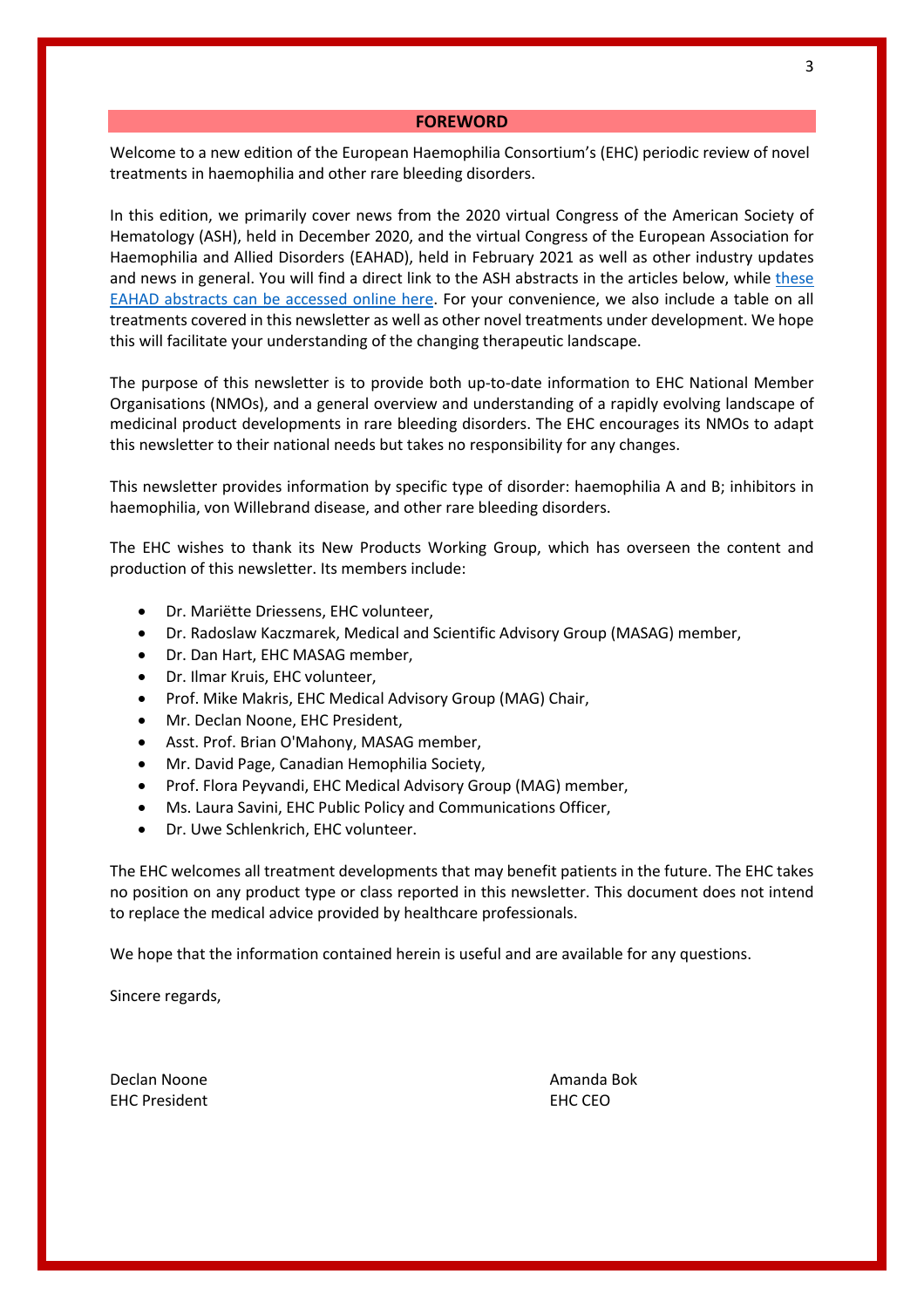|              | <b>ABBREVIATIONS</b>                                      |
|--------------|-----------------------------------------------------------|
| >            | Greater than                                              |
| ≥            | Greater or equal to                                       |
| <            | Smaller than                                              |
| ≤            | Smaller or equal to                                       |
| AAV          | Adeno-associated viral                                    |
| <b>AJBR</b>  | Annualised joint bleeding rate                            |
| <b>ABR</b>   | Annualised bleeding rate                                  |
| <b>ADA</b>   | Anti-drug antibodies                                      |
| AE           | Adverse events                                            |
| <b>ALT</b>   | Alanine aminotransferase                                  |
| <b>ASH</b>   | American Society of Hematology                            |
| <b>AST</b>   | Aspartate aminotransferase                                |
| <b>AUC</b>   | Area under the curve                                      |
| aPCC         | Activated prothrombin complex concentrate                 |
| BL           | <b>Baseline</b>                                           |
| BMI          | Body mass index                                           |
| <b>BPA</b>   | <b>Bypassing agents</b>                                   |
| ceDNA        | Close-ended DNA                                           |
| CT           | Clinical trial                                            |
| ctLNP        | Cell-targeted lipid nanoparticle                          |
| <b>CVAD</b>  | Central venous access device                              |
| <b>DNA</b>   | Deoxyribonucleic acid                                     |
| E7D          | Every seven days                                          |
| EAHAD        | European Association for Haemophilia and Allied Disorders |
| ED           | Exposure days                                             |
| EHL          | <b>Extended half-life</b>                                 |
| EMA          | <b>European Medicines Agency</b>                          |
| <b>EOD</b>   | Every other day                                           |
| <b>EOS</b>   | End of study                                              |
| EQ-5D        | <b>EuroQol 5 Dimensions</b>                               |
| <b>ETP</b>   | Endogenous thrombin potential                             |
| <b>FDA</b>   | Food and Drug Administration                              |
| <b>FIX</b>   | Factor IX                                                 |
| <b>FVIII</b> | <b>Factor VIII</b>                                        |
| h            | Human                                                     |
| HA           | Haemophilia A                                             |

# Haem-A-QoL Haemophilia Quality of Life Questionnaire for Adults

HAwI Haemophilia A with inhibitors

HB Haemophilia B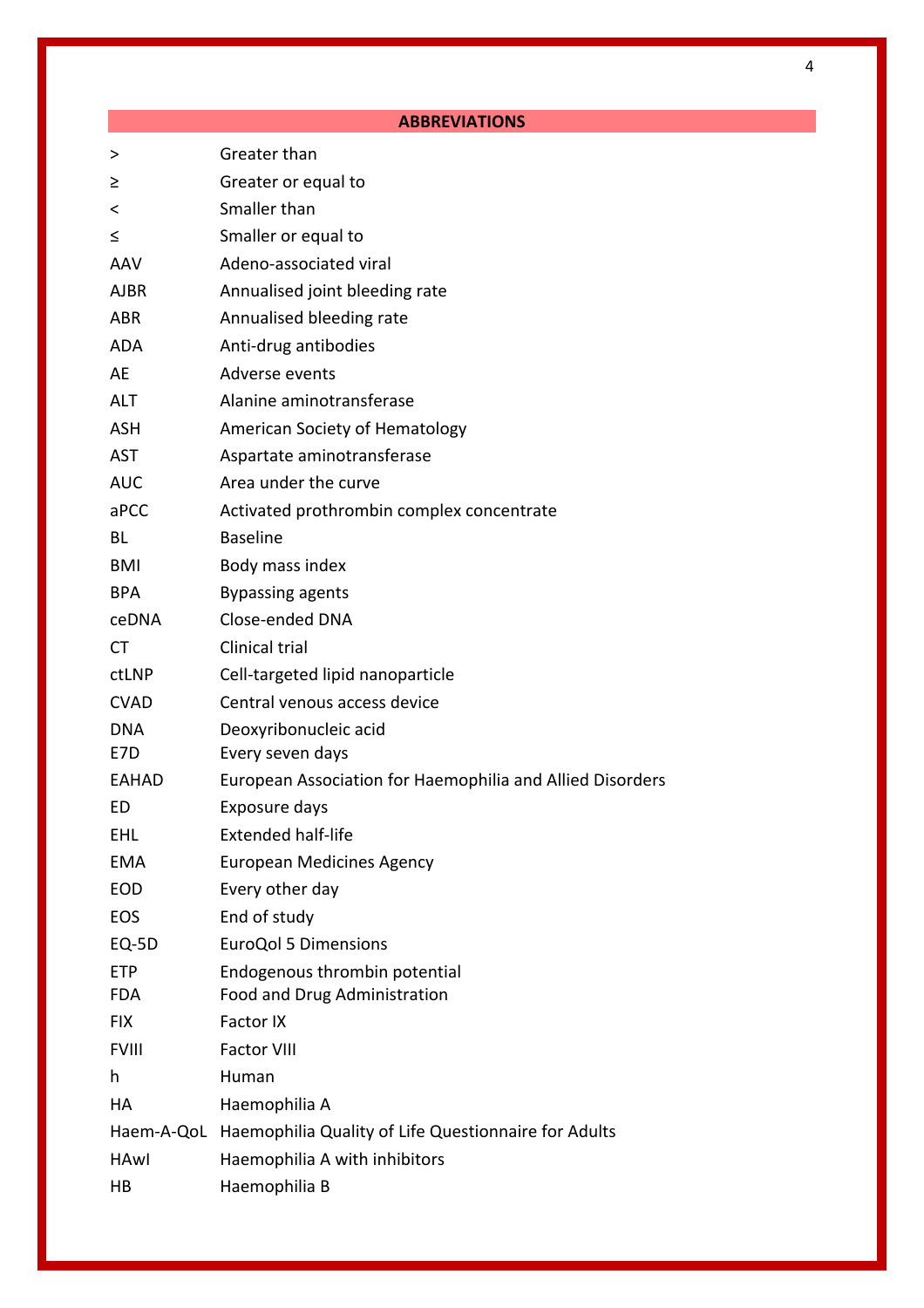| <b>HBwl</b>  | Haemophilia B with inhibitors            |
|--------------|------------------------------------------|
| <b>HCC</b>   | Hepatocellular carcinoma                 |
| <b>HCV</b>   | <b>Hepatitis C</b>                       |
| hFVIII       | Human factor VIII                        |
| <b>HIV</b>   | Human immunodeficiency virus             |
| <b>HRQoL</b> | Health-Related Quality of Life           |
| <b>IQR</b>   | Interquartile Range                      |
| ITI          | Immune tolerance induction               |
| IU           | International units                      |
| U/d          | International units per decilitre        |
| IU/kg        | International units per kilogram         |
| <b>MAA</b>   | Marketing authorisation application      |
| <b>MAIC</b>  | Matching-adjusted indirect comparison    |
| mg/kg        | Milligram per kilogram                   |
| mITT         | Modified intent-to-treat                 |
| <b>MTP</b>   | Minimally treated patients               |
| $n =$        | Number                                   |
| <b>NAb</b>   | Neutralizing antibodies                  |
| <b>NHD</b>   | National Haemophilia Database            |
| <b>OR</b>    | Odds ratio                               |
| р            | Significance                             |
| PBMC         | Peripheral blood mononuclear cells       |
| <b>PEG</b>   | Polyethylene glycol                      |
| <b>PK</b>    | Pharmacokinetics                         |
| <b>PPAS</b>  | Protocol per analysis set                |
| <b>PRO</b>   | Patient-reported outcomes                |
| <b>PTP</b>   | Previously treated patients              |
| <b>PUP</b>   | Previously untreated patient             |
| PwHA         | Person with haemophilia A                |
| PwHAI        | Person with haemophilia A and inhibitors |
| PwHB         | Person with haemophilia B                |
| PwHABI       | Person with haemophilia B and inhibitors |
| Pwl          | People with inhibitors                   |
| r            | Recombinant                              |
| rFVIIa       | Recombinant activated factor VII         |
| <b>RNA</b>   | Ribonucleic acid                         |
| SAE          | Serious adverse events                   |
| <b>SD</b>    | Standard deviation                       |
| <b>SHL</b>   | Standard half-life                       |
| <b>TFPI</b>  | Tissue factor pathway inhibitor          |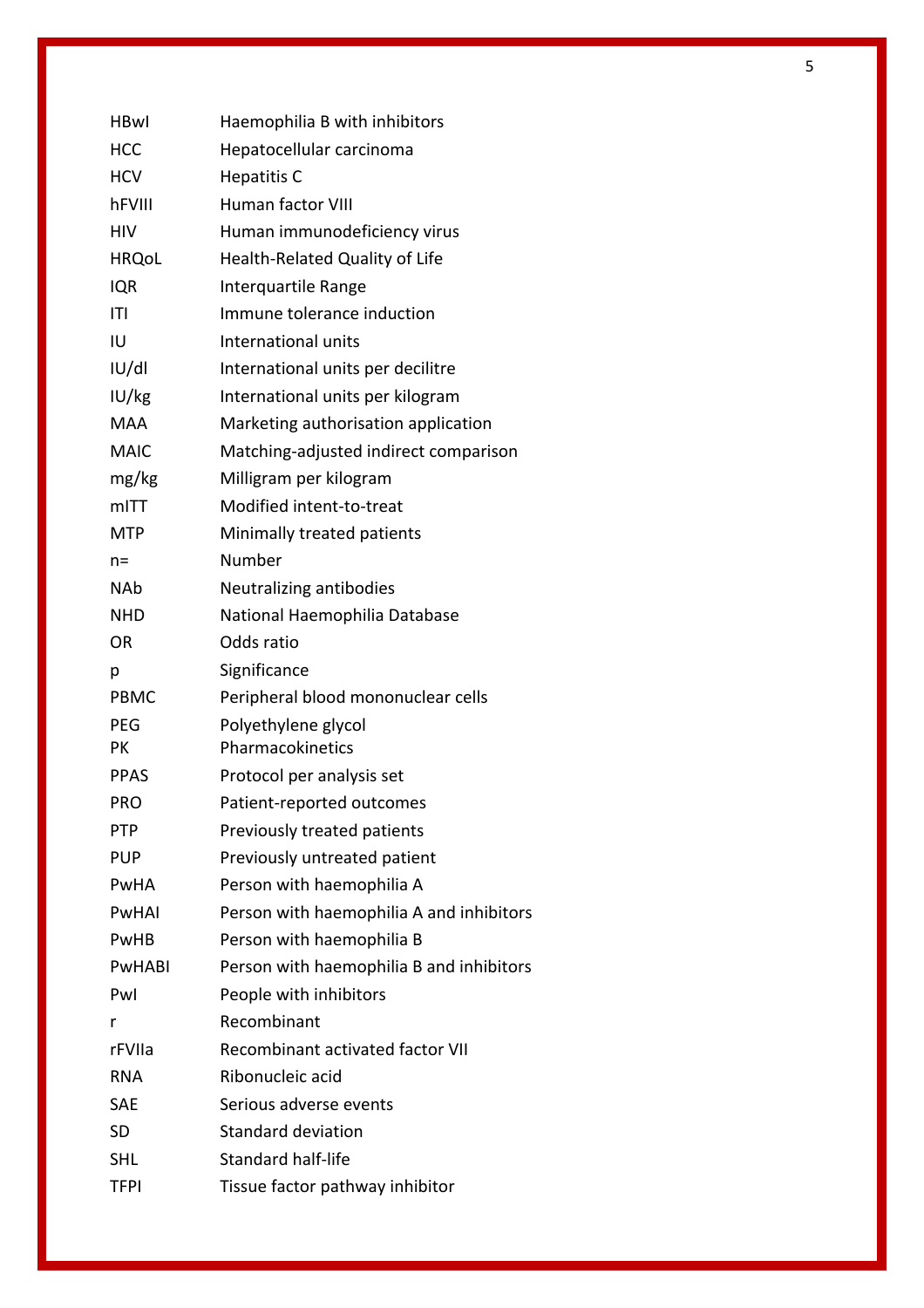| TG         | Thrombin generation                                                     |
|------------|-------------------------------------------------------------------------|
| <b>TGA</b> | Thrombin generation assay                                               |
| <b>THL</b> | <b>Terminal half-life</b>                                               |
| UK.        | United Kingdom                                                          |
| USA        | <b>United States</b>                                                    |
| VS         | versus                                                                  |
| <b>VWD</b> | von Willebrand disease                                                  |
| <b>VWF</b> | von Willebrand factor                                                   |
| W          | with                                                                    |
| w/o        | without                                                                 |
| W          | week                                                                    |
|            | WAPPS-Hemo Web Accessible Population Pharmacokinetic Service-Hemophilia |
| <b>WFH</b> | World Federation of Hemophilia                                          |
| $\mu$ g/kg | microgram per kilogram                                                  |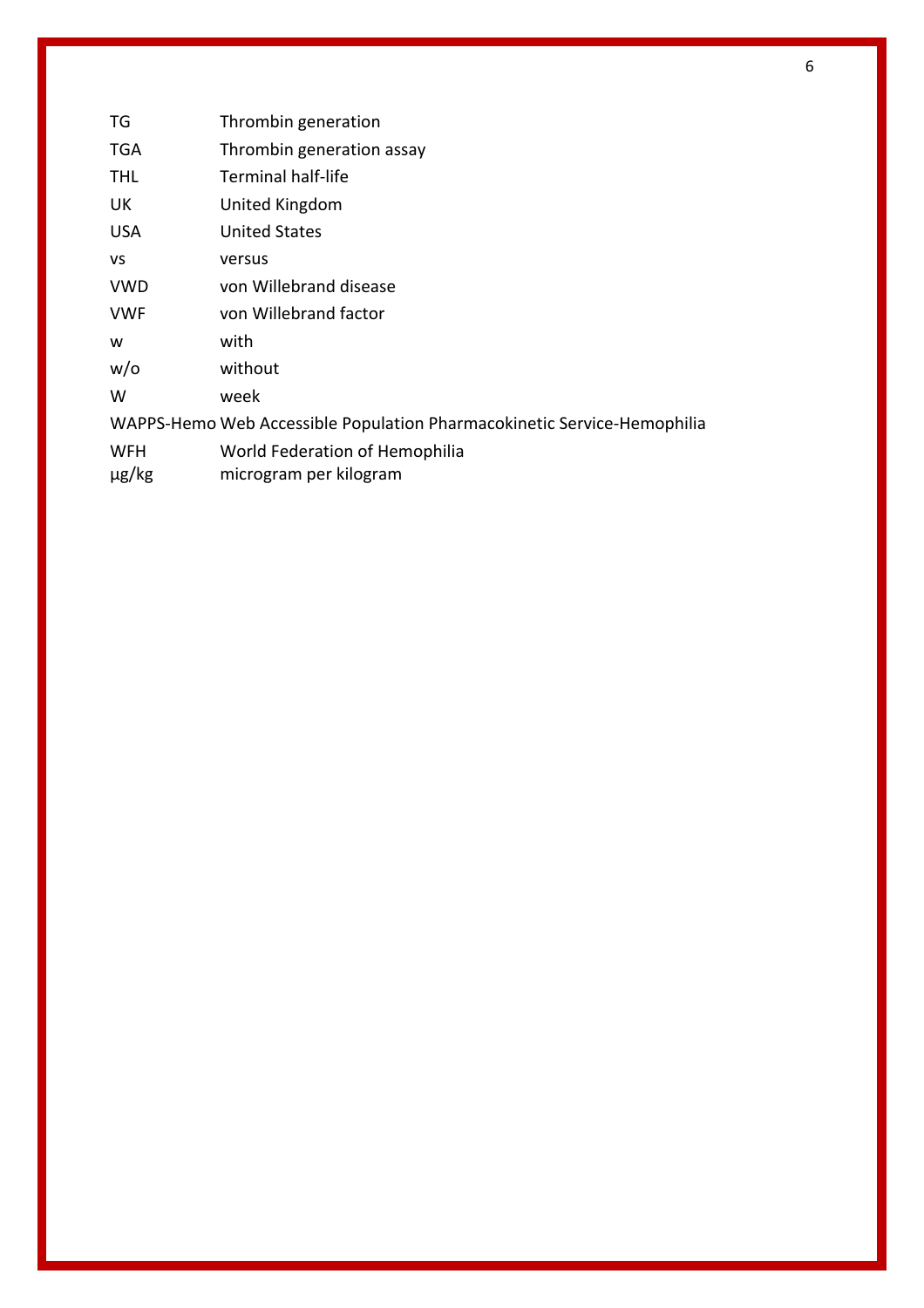**EXECUTIVE SUMMARY**

Dear Reader, in this section we give you a quick overview of the information we report on in this publication. Please note that the reporting in this executive summary should allow you to quickly see what reporting is of interest to you and allow you to swiftly go to the main section of the report for more detailed information. Please note that we do not take any position on any of the treatments reported here below and that you should always discuss your treatment options with your healthcare professional.

#### **Haemophilia A**

**Replacement therapies** 

#### Results from **clinical trials**

Sanofi and Sobi were reporting data on their **A-LONG** and **PUP A-LONG clinical trials** for the study of **Elocta®**. Concerning the A-LONG study, the authors were reporting data from **phase III** about pain and physical functioning. The phase III PUP A-LONG study looked at inhibitor development at ten or more exposure days (pp 13-14).

Bayer reported on its **PROTECT VIII extension and post-marketing study**; as well as its **PROTECT VIII Kids** study for the use of **Jivi®**. For the PROTECT VIII extension study, authors reported on a cohort of patients who had been on prophylaxis with Jivi for six years or more. Authors looked at factor consumption, ABR and adverse events. For the PROTECT VIII postmarketing study, authors were reporting on dosing regimens, inhibitor development, PEG antibody development and ABR in previously treated patients in normal clinical settings. In the PROTECT VIII Kids study, authors looked at long-term safety and efficacy in previously treated children between six and 12. The authors reported on ABR and PEG antibody development (pp 14-15).

In the **phase III extension study**, **NuProtect**, Octapharma collected data on ABRs and inhibitor development when using **Nuwiq®** in previously untreated patients (pg 15).

Sobi dosed its first participant in the **XTEND-Kids phase III** trial studying the use of **efanesoctocog alfa** (**BIVV001)** in previously treated children aged 12 and above (pg 16).

## Reports from **non-interventional studies**

The American Thrombosis and Haemostasis Network (ATHN) reported on the **ATHN2** study, in which **Adynovi/Adynovate®** is used in previously treated patients. The study looked at dosing regimens, patient satisfaction and the impact on health status and productivity (pg 16).

Data from the **Web Accessible Population Pharmacokinetic Service-Hemophilia (WAPPS-Hemo)** showed changes in terminal half-life in individuals switching to **extended half-life products** (pg 16)**.** 

Findings from a **small retrospective review** looking at **medical records of children with haemophilia A or B from one haemophilia centre switching to EHL** were analysed. Authors reported on ABR, AJBR, factor consumption, dosing regimens, trough levels, and inhibitor development (pg 16).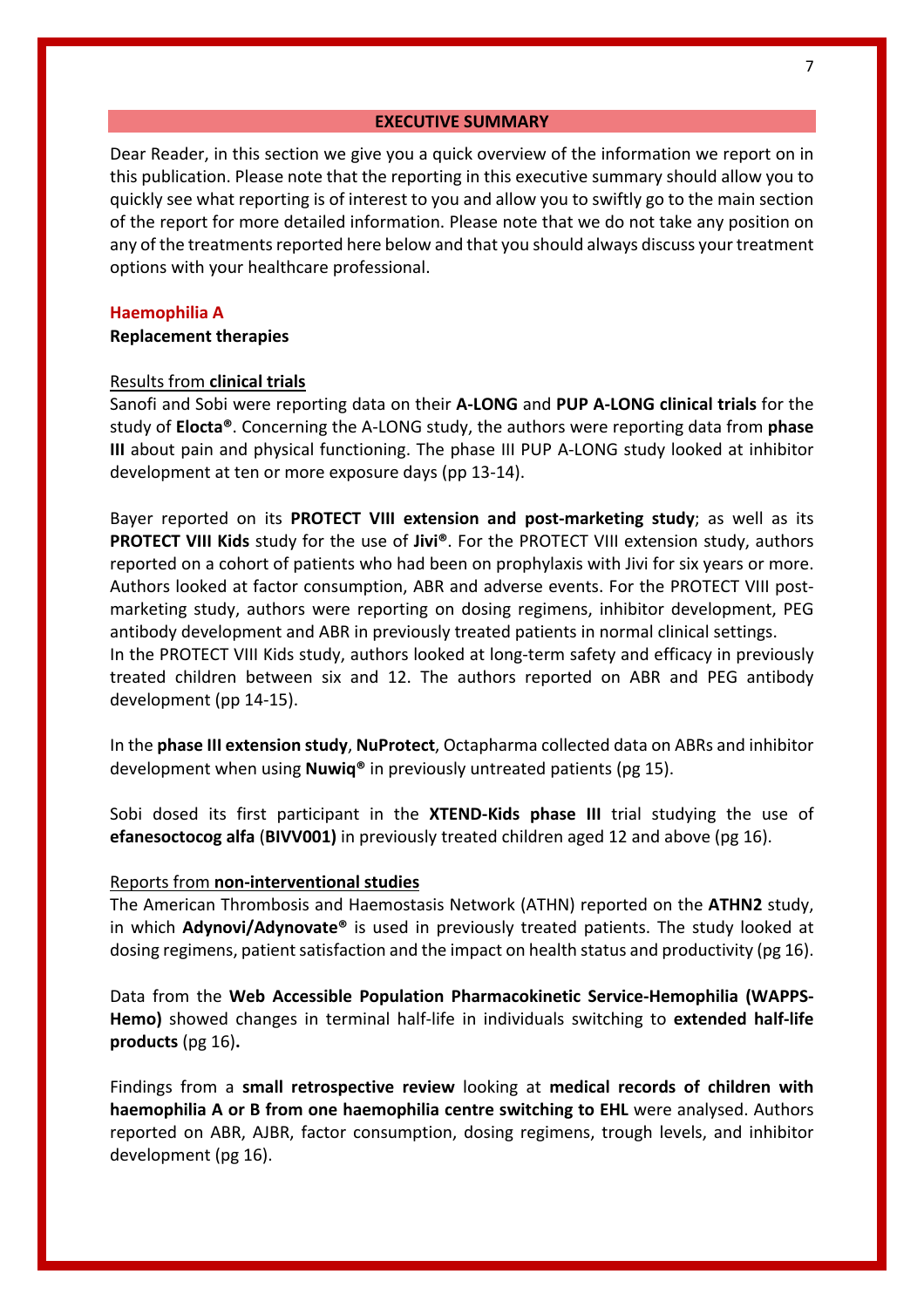Adult patients with severe haemophilia A were analysed in a **retrospective, observational, single centre study**. Patients were either on **SHL** or **EHL,** and authors looked at mean half-life, dosing regimens, ABR and AJBR (pg 17).

Novo Nordisk reported on the safety and efficacy of **NovoEight®** in previously treated patients in its **Guardian 5** trial. This trial follows patients in a normal clinical setting (pg 17).

An **Italian study** looked at real-world ABRs and factor consumption with prophylactic use of **Afstyla®** compared to other factor VIII products. Authors from this study included representatives from CSL Behring (pg 18).

In **another study**, the authors looked at patients switching to prophylaxis with **Afstyla®**. The study looked at dosing regimens, factor consumption and ABR. Authors from this study include representatives from CSL Behring (pg 18).

## Reports from **indirect-comparison studies**

Sobi reported on an **indirect comparison study** of **Elocta®** and **Jivi®**. This study is based on data of two clinical trials **A-LONG** (Elocta® - phase III) and **PROTECT VIII** (Jivi® - phase II/III). This indirect comparison looked at evaluating ABR in patients exposed to these products (pg18). Sobi is also reporting on an **indirect comparison** of **Elocta®** and **Hemlibra®** with data from the **A-LONG** and **HAVEN** investigational programmes. Data looked at ABR and adverse events (pg 19).

Bayer presented an **indirect comparison** of **Jivi®**, **Elocta®**, **Adynovi/Adynovate®** and **Esperoct®** to assess factor use and ABR (pg 19).

Takeda developed a **microsimulation model** to calculate bleeding risk when on 8-12% versus 1-3% trough levels with **Adynovi/Adynovate®** compared to **Hemlibra®** prophylaxis when performing different types of activities (pg 19).

#### **Non-replacement therapy**

#### Reports from **clinical trials**

Roche presented pooled data from paediatric and adult patients with haemophilia A with and without inhibitors enrolled in **phase III** of **HAVEN1**, **HAVEN2**, **HAVEN3** and **HAVEN4** studies on the use of **Hemlibra®**. The data looked at ABR and target joints across the four trials (pg 20).

Roche presented data on anti-drug antibodies in people with haemophilia A enrolled in the **HAVEN 1 to 5** trials studying the use of **Hemlibra** (pg 20).

Genentech presented the results of a **phase IV multicentre study** to evaluate the safety and efficacy of **Hemlibra®** in people with severe haemophilia A with or without inhibitors undergoing minor surgical procedures without additional prophylaxis with by-passing agents (pg 21).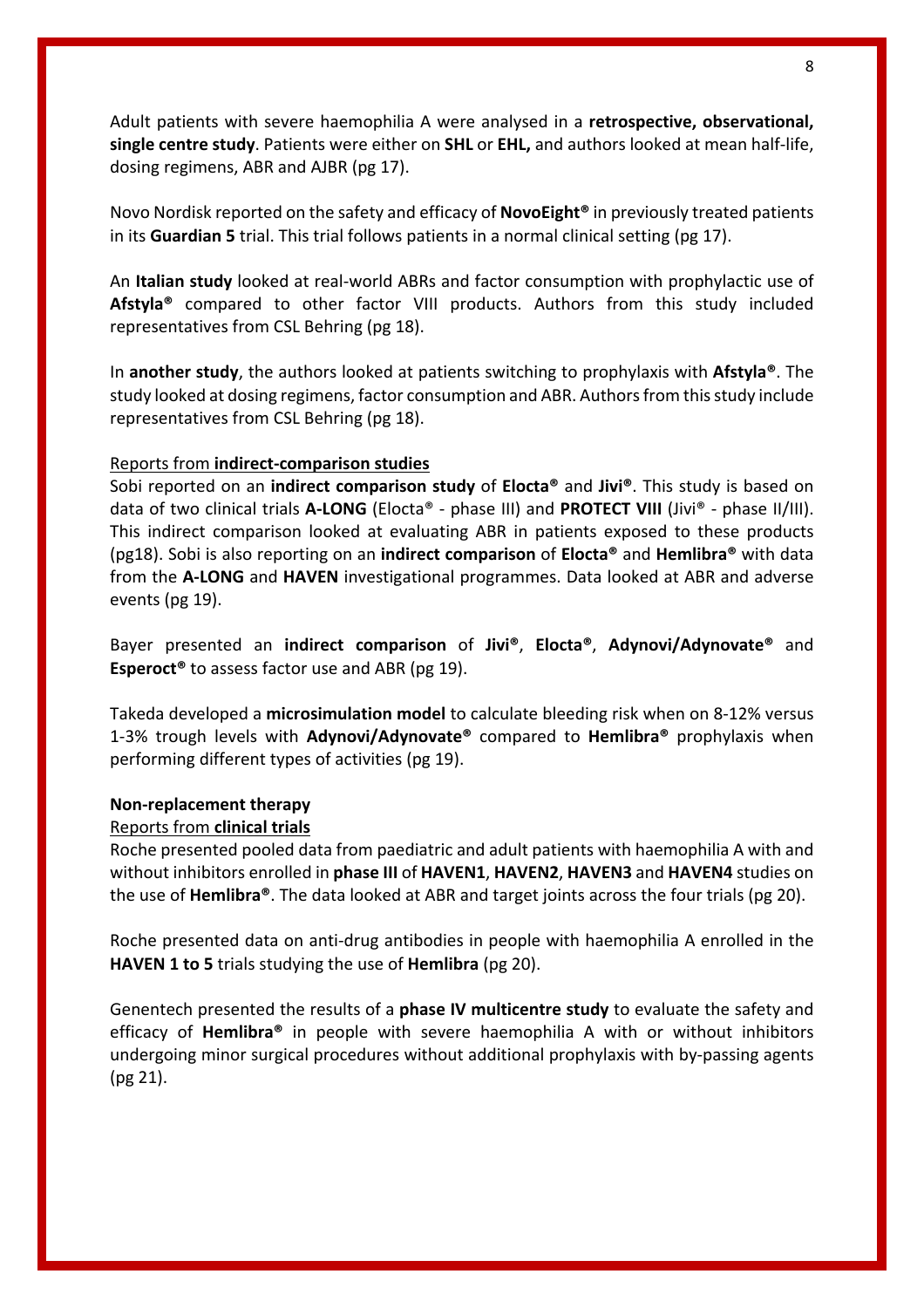#### Reports from **non-interventional studies**

Roche presented data on fatalities from its **Emicizumab Global Safety Database,** collecting data on deaths in people with haemophilia on **Hemlibra®** from clinical trials, pre-market access and spontaneous post-marketing reports (pg 21).

The **European Haemophilia Safety Surveillance (EUHASS)** database presented data on the use of **Hemlibra®** in people with haemophilia A. The data looked at concurrent treatments and adverse events. Authors from this study included representatives from Genentech (pg 22).

Two abstracts presented data from the **UK National Haemophilia Database.** The first one showed ABR and ABJR in patients with severe haemophilia A on **Hemlibra®**. The second looked at the use of Hemlibra® in children under 12 with severe haemophilia A without inhibitors, including age of first exposure (pg 22).

**Data from a single centre in the US** reported on using **Hemlibra®** in previously untreated patients and minimally treated patients. Reported data included reasons for initiation, bleeding events and adverse events (pg 23).

Data were reported from a **single centre** on the use of **Hemlibra®** in paediatric and adult patients with and without inhibitors. The data looked at dosing regimens, ABR, use in surgery and concomitant treatments (pg 23).

Data on patients with and without inhibitors using **Hemlibra®** in **Slovenia** were reported. The authors looked at the patient profiles and reasons for switching to Hemlibra, bleeding episodes, use in surgery and FVIII equivalency (pg 24).

## **Cell therapy**

#### Reports from **clinical trials**

Sigilon is initiating its **phase I/II clinical trial** for **SIG-001** (pg 25).

#### **Gene Therapy**

## Reports from **clinical trials**

BioMarin announced data from its **phase III gene therapy trial** with **Roctavian®** in people with haemophilia A. The data looked at ABR and mean FVIII expression. The company also reported on its investigational therapy regulatory status. BioMarin also reported on its **five- and four-year posttreatment follow-up of two cohorts**(6e13 vg/kg and 4e13 vg/kg) of its **phase I/II study** of Roctavian**®**. Data looked at ABR and factor VIII activity levels (pp 25-27).

Recruitment is ongoing for the Pfizer **phase III AFFINE study** to evaluate the efficacy of **PF-07055480** (pg 28).

Pfizer reported on its **phase I/II ALTA study** for the use of **PF-07055480**. The study reported on adverse events, factor VIII activity and bleeding events (pg 28).

Data on the study of Takeda's **AAV8 phase I/II** gene therapy **TAK-754** for people with severe haemophilia A was presented. The data looked at ABR and adverse events. This investigational program has been closed (pg 28).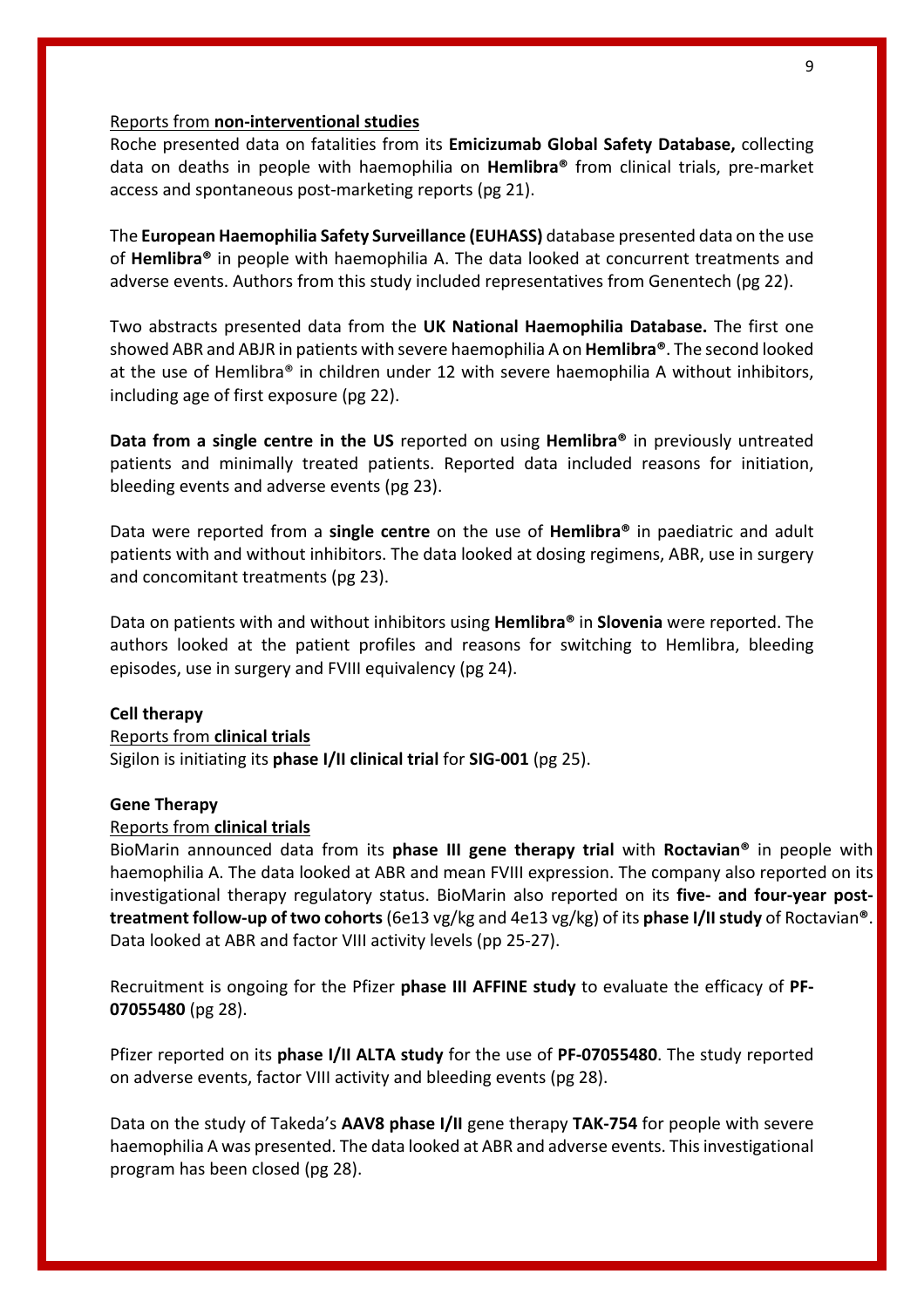Spark presented the preliminary results of its **phase I/II trial** for **SPK-8016**. This investigational therapy was administered to four patients including one HIV positive (pg 29).

A study was presented on persistent **AAV-FVIII vectors in haemophilia dogs**. The study also looks at DNA integrations in these dogs (pg 29).

## Reports on **seroprevalence of AAV antibodies**

Data was presented on the seroprevalence of neutralising antibodies and anti-drug antibodies against the AAVhu37 vector used in **BAY2599023** (pg 29).

BioMarin announced the development of a **companion diagnostic** for the standardised assessment and controlled investigation of pre-existing adeno-associated virus 5 (pg 30).

## **Haemophilia B**

## **Factor replacement therapies**

A study evaluated the **pharmacokinetic properties** of three **EHL-FIX** concentrates for the treatment of haemophilia B. The authors compared them to SHL products and looked at halflife, the area under the curve, time above 10% FIX trough levels, required weekly dose for 1% trough levels and mean recovery (pg 31).

Sanofi and Sobi presented ata from the **phase III B-LONG** study in relation to the impact of **Alprolix®** on pain and physical activity in patients aged 12 or older (pg 31).

A study from Sobi compared the efficacy of **Alprolix®** and **Idelvion®** for the prophylactic treatment of haemophilia B using a matching adjusted indirect comparison. Data for the comparison came from the **B-LONG** and **PROLONG-9FP** studies. The authors looked at trough levels and ABR as endpoints (pg 32).

## **Gene therapy**

Denise Sabatino reported on a case of hepatocellular carcinoma in one of the patients undergoing uniQure **phase III** gene therapy **HOPE-B** trial for haemophilia B with **AMT-061** (pg 32).

Steven Pipe reported on the latest data from **phases II and III** of uniQure **AMT-061** and the earlier **AMT-060 trials**. These trials looked at factor expression and adverse events (pg. 32)

Recruitment is ongoing for **phase III study** to evaluate the efficacy and safety of factor IX gene transfer with Pfizer's **PF-06838435** in adult males with severe haemophilia B. A Pfizer **study** presented data on **PF-06838435** clearance from the DNA (pg 33).

The **B-AMAZE** study investigated the use of Freeline **FLT180a** to achieve normal factor IX levels in people with haemophilia B. The study tested four dosing regimens and looked at resulting factor levels, adverse events and the use of exogenous factor. Freeline is anticipating the launch of a phase IIb/III trial in the second half of 2021. The company is also looking to request accelerated approval by the FDA (pg 34).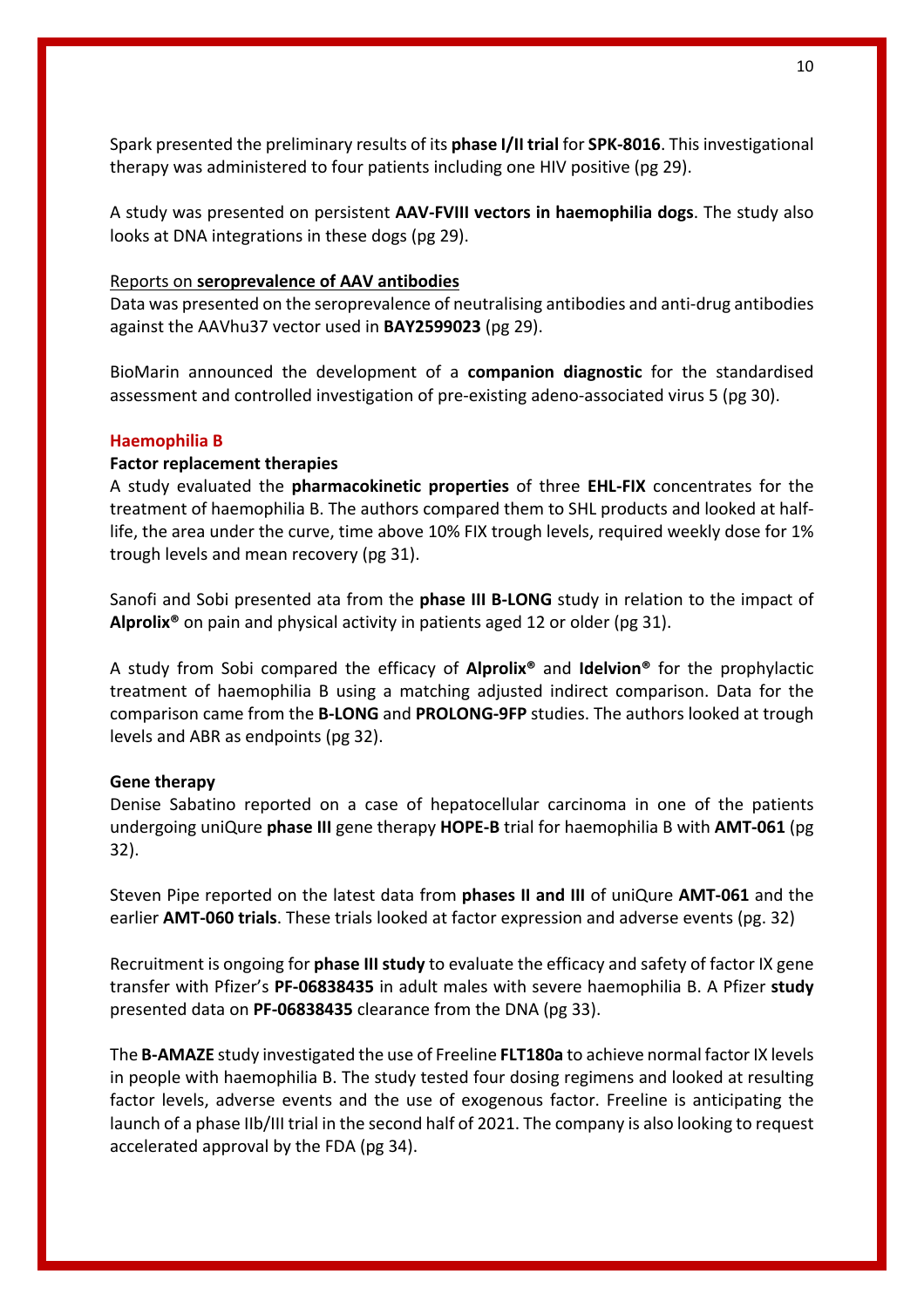#### **Considerations in gene therapy**

We reported from the **WFH Gene Therapy Webinar on the Robustness of Data** held in December 2020. During this webinar, speakers considered aspects of gene therapy such as eligibility, predictability, tolerability, durability, transparency and affordability (pp 35-36).

## **Non-replacement therapies for people with haemophilia A and B with or without inhibitors Bypassing agents**

The LFB **phase III PERSEPT3** study reported on the use of **Sevenfact®** in people with haemophilia A or B with inhibitors undergoing major or minor surgeries. The study looked at dosing, safety and efficacy (pg 37-38).

The LFB **phase III PERSEPT1** trial looked at bleed management in adults and adolescents with haemophilia A or B with inhibitors using **Sevenfact®**. This study evaluated efficacy and safety on bleeding episodes in the first 12 hours after bleed onset (pg38).

The **European Medicines Agency (EMA)** has agreed to review the application by LFB for the licensing of **Sevenfact®** in Europe (pg 38).

Catalyst Bio **phase I MAA-102 study** presented data on **MarzAA** safety profile. Catalyst Bio dosed its first patient in **phase III Crimson study** to demonstrate the non-inferiority of MarzAA compared with intravenous standard of care. Catalyst Bio also initiated dosing for its **phase I/II MAA-202** study to look at pharmacokinetics and pharmacodynamics of MarzAA in patients with inhibitors using Hemlibra**®**, in factor VII deficiency and in Glanzmann thrombasthenia (pg 38).

#### **Non-replacement therapies**

An abstract from a **single centre in Portugal** reported on using **Hemlibra®** for prophylaxis in adult and paediatric patients with haemophilia A and inhibitors. This study reports on concomitant use of other treatments and bleeding episodes (pg 39).

In a Novo Nordisk *in vitro* **experiment**, thrombin generation was measured in the presence or absence of **concizumab** in haemophilia A and B plasma together with rFVIII and rFIX, respectively (pg 39).

Novo Nordisk presented an update on its **explorer4**, **explorer5**, **explorer7** and **explorer8** trials. **Explorer4** looked at the efficacy of **concizumab** in people with haemophilia A and B with inhibitors. This was measured by evaluating ABRs.

The **phase II explorer5** trial looked at the efficacy and safety of concizumab in people with haemophilia A without inhibitors. This was also done by observing ABRs.

**Explorer7** and **explorer8** looked at the safety and efficacy of concizumab prophylaxis in patients with HA or HB with or without inhibitors. These trials reported on dosing regimens and adverse events. The trials had to be paused due to thrombotic events. Novo Nordisk developed a risk mitigation plan approved by the relevant regulatory authorities, who allowed the company to resume the trials.

Novo Nordisk also presented on data generated from the **phases I and II** of the concizumab trials to develop a population pharmacokinetic model to support dose selection for the phase III trials (pp 40-41).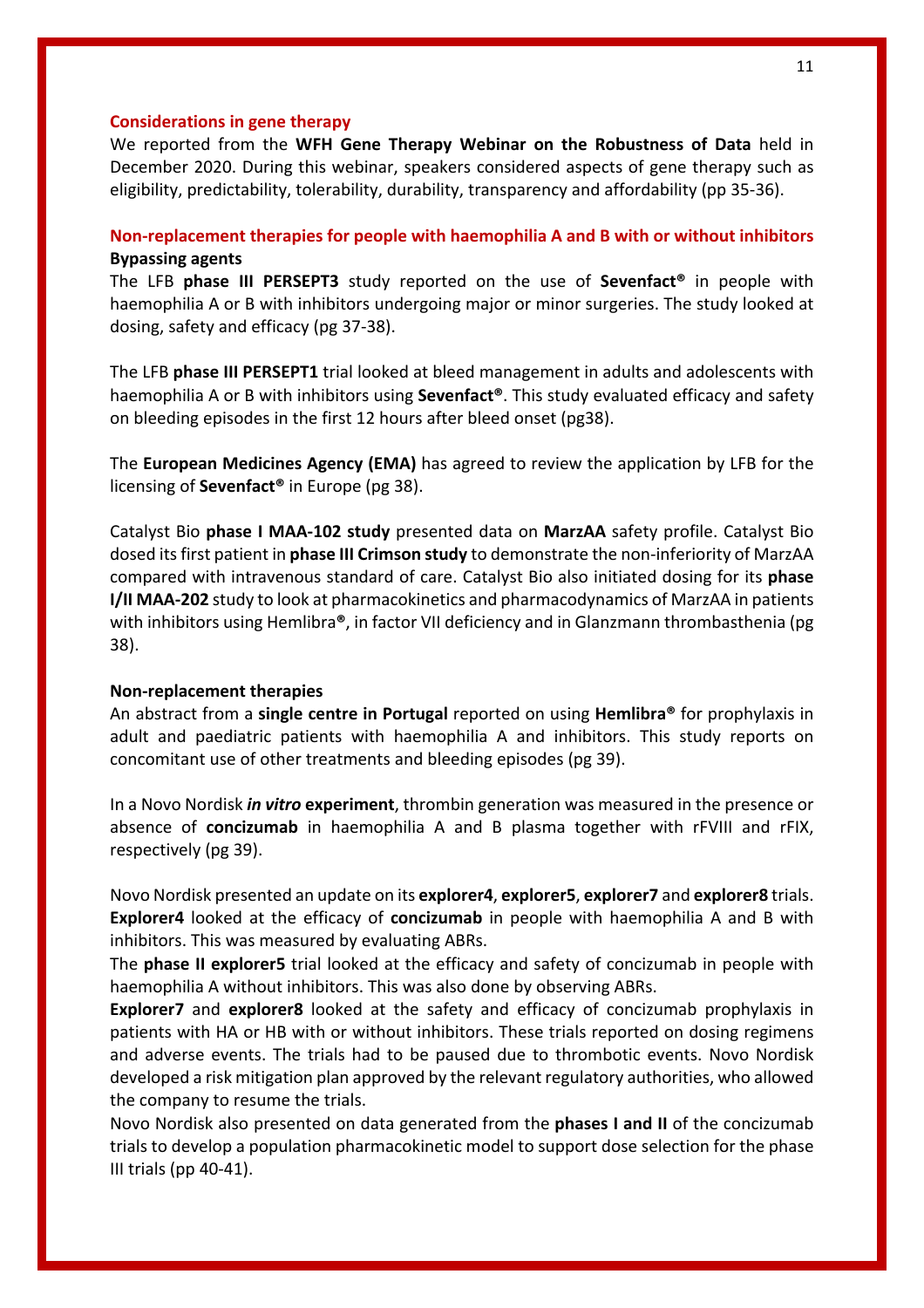A report was presented on a **patient undergoing minor surgery** while enrolled in a **concizumab trial** (pg 42).

Pfizer reported on its **phase II** trial for **PF-06741086** (**marstacimab)** for routine prophylaxis treatment to prevent or reduce the frequency of bleeding episodes in patients with haemophilia A or B with or without inhibitors. The authors reported on changes in biomarkers after receiving marstacimab, dosing regimens and concomitant treatment regimens (pg 42).

Pfizer dosed its first patient in the **phase III BASIS study** with **PF-06741086** (**marstacimab)**. The objective of the study is to evaluate ABR in patients with haemophilia A or B with or without inhibitors with PF-06741086 prophylaxis (pg 42).

Sanofi reported an update on the **investigational programme of fitusiran**. The investigational programme (**phase I and II studies**) had to be paused due to thrombotic events. Sanofi reported on these events as well as on a revised dosing plan during the EAHAD congress. This plan will be applied to **phase III**, currently in clinical development.

Sanofi also presented health-related quality of life data in patients in **phase II** clinical trial investigation with the use of fitusiran. Sanofi is also reporting data from its **phase I** trial on the impact of fitusiran on the **quality of life of people with inhibitors** (pg 43-45).

#### **An update on treatments for Von Willebrand Disease**

A study reported on the potential role of **Hemlibra®** in **Von Willebrand Disease** (pg 46).

A presentation reported on the French experience of using **Vonvendi®** in people with **VWD** during **surgery** (pg 46).

#### **Other news**

Takeda entered a strategic partnership to develop **at-home monitoring assays** (pg 47).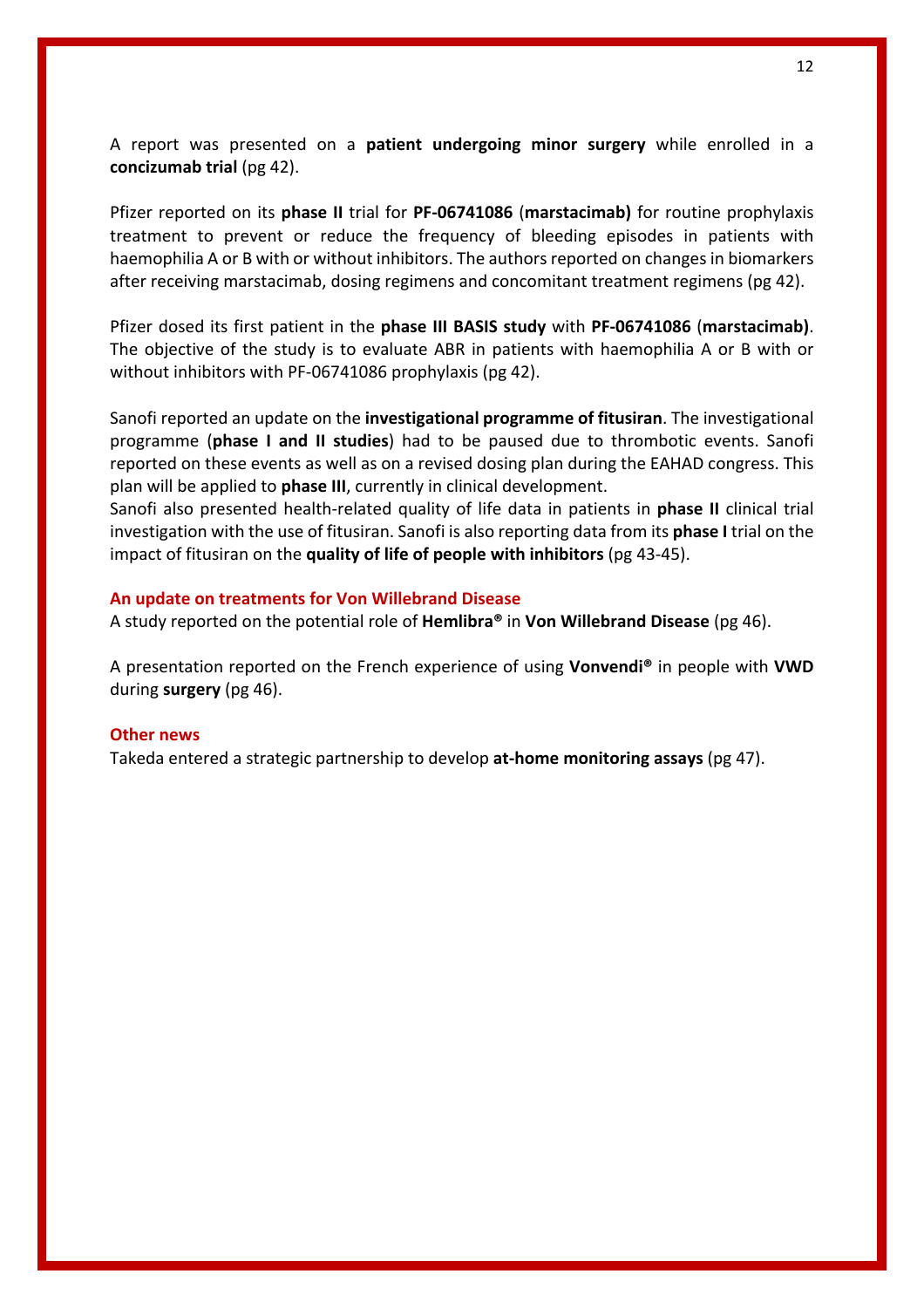## **CONSIDERATIONS IN GENE THERAPY**

## **Report from the WFH Gene Therapy Webinar on the robustness of data**

In this newsletter, we also report on the discussions held during a webinar organised by the World Federation of Hemophilia (WFH) on 11 December 2020 on Gene Therapy and Robustness of Data. The webinar had a panel discussion on various aspects of gene therapy including eligibility, predictability, tolerability, durability, transparency and affordability.

## On eligibility

Currently the following are excluded from gene therapy trials:

- Children due to:
	- $\circ$  A growing liver, which could remove the vector due to cellular renewal,
	- o Ethical questions regarding informed consent and availability of other therapies,
- People with inhibitors,
- People with active hepatitis B and C.

## Predictability

It is not possible to accurately predict gene therapy's response as it varies from person to person. This means that the same viral vector dose will result in a wide range of factor VIII or IX expression. Reducing this uncertainty will not be possible. This variability may result in:

- A very high expression of factor VIII or IX that can put individuals at risk of thrombosis, or
- A low expression that may need supplementation with traditional factor replacement therapy.

This variability is not solely vector-dose related but seems to result from a number of genetic differences in individuals receiving the treatment. The conclusion is that more research is needed on this aspect.

## Tolerability

This aspect pertains to the safety of gene therapy. In general, the safety record in haemophilia treatment has been very good, with a few exceptions. There are currently three areas of concern for safety in gene therapy:

- The first area regards a small but definitive risk of having an acute reaction within 24 hours of receiving gene therapy. This reaction resembles acute influenza symptoms, and it is triggered by the trillions of vectors given to the patient. More genome copies of the vector are given during a gene therapy infusion than we have cells in our body. Fortunately, the acute reactions have been well controlled and limited.
- The second area regards liver enzyme elevation. This parameter indicates that hepatocytes (liver cells) are dying. We know that the vector infusion can cause this; however, it is still unclear what causes this elevation. There is probably a contribution from the adaptive immune response, which is designed to destroy viruses. Although enzyme elevation is generally not high, it has gone to 10-20 times the upper limit of normal in a few trials. Usually, this elevation goes one to two times the upper limit of normal, and this may still cause damage.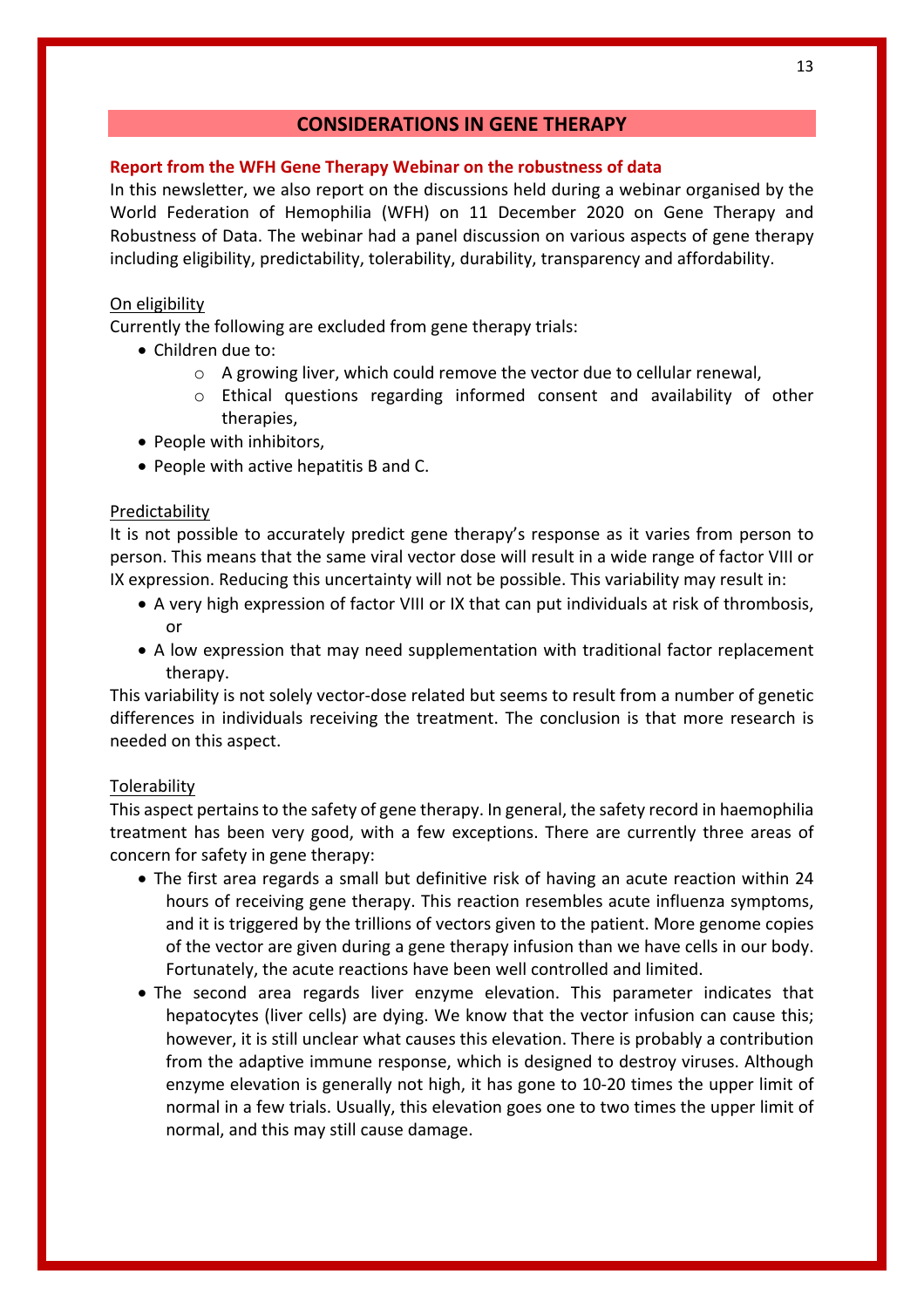• The third area regards long-term safety. We do not yet know whether there is a safety risk in the long-term. This is because clinical trials have only been running for less than a decade, and we have not been able to collect long-term data. As noted above, we are talking about millions of vector integrations going into the liver cells. Currently, there have not been any negative effects either in haemophilia or other disease trials. However, we need to understand and collect data for long-term effects.

## Durability

There are questions on the long-term durability of haemophilia A gene therapy. Currently, if a gene therapy fails, it cannot be re-dosed because the individual will have created an antibody to the vector. However, there are currently theories on whether the use of plasmapheresis, immunosuppression or immunoadsorption could allow re-dosing. These are theories that will need further testing. The panel noted that patients look for a cure in gene therapy and that a gene therapy that does not last comes into comparison with other therapeutic options that are available.

## **Transparency**

The irreversible nature of gene therapy requires the greatest transparency so that patients, in combination with clinicians, can compare what various therapies offer. Therefore, consistent communication of clinical trials is of utmost importance. This communication should pertain to data free from commercial bias and at a level of detail that allows comparison.

The Core-HEM dataset sets endpoints for haemophilia gene therapies efficacy and safety, including liver toxicity, the immune response to the transgene and the capsid, potential integration, duration of vector neutralising response and death. Finally, the WFH World Gene Therapy Registry will play an important role in capturing real-world evidence, collecting efficacy and safety data and allowing patients and clinicians to compare different therapies over time.

## Affordability

Payers and health systems need to have confidence in the therapies they are paying for. Unfortunately, just because a medicine is cost-effective, does not mean that it is affordable. Also, the uncertainties in the data will be an important part of making drugs affordable. The panel called for new health technology assessments (HTA) that capture the value of haemophilia therapies beyond what is traditionally captured.

In 2020, the US Institute for Clinical and Economic Review (ICER) reviewed haemophilia gene therapy. The report had to put many placeholders for safety and efficacy endpoints as these were not available, even though manufacturers were asked to collect this type of data during clinical trials. This lack of data and resulting uncertainty highlights the need and importance for collecting longitudinal data. Patients and healthcare professionals need more data to look at these questions and make a fair assessment of these therapies. Unfortunately, at the moment, this data is not being collected, and therefore, cannot answer the questions asked above.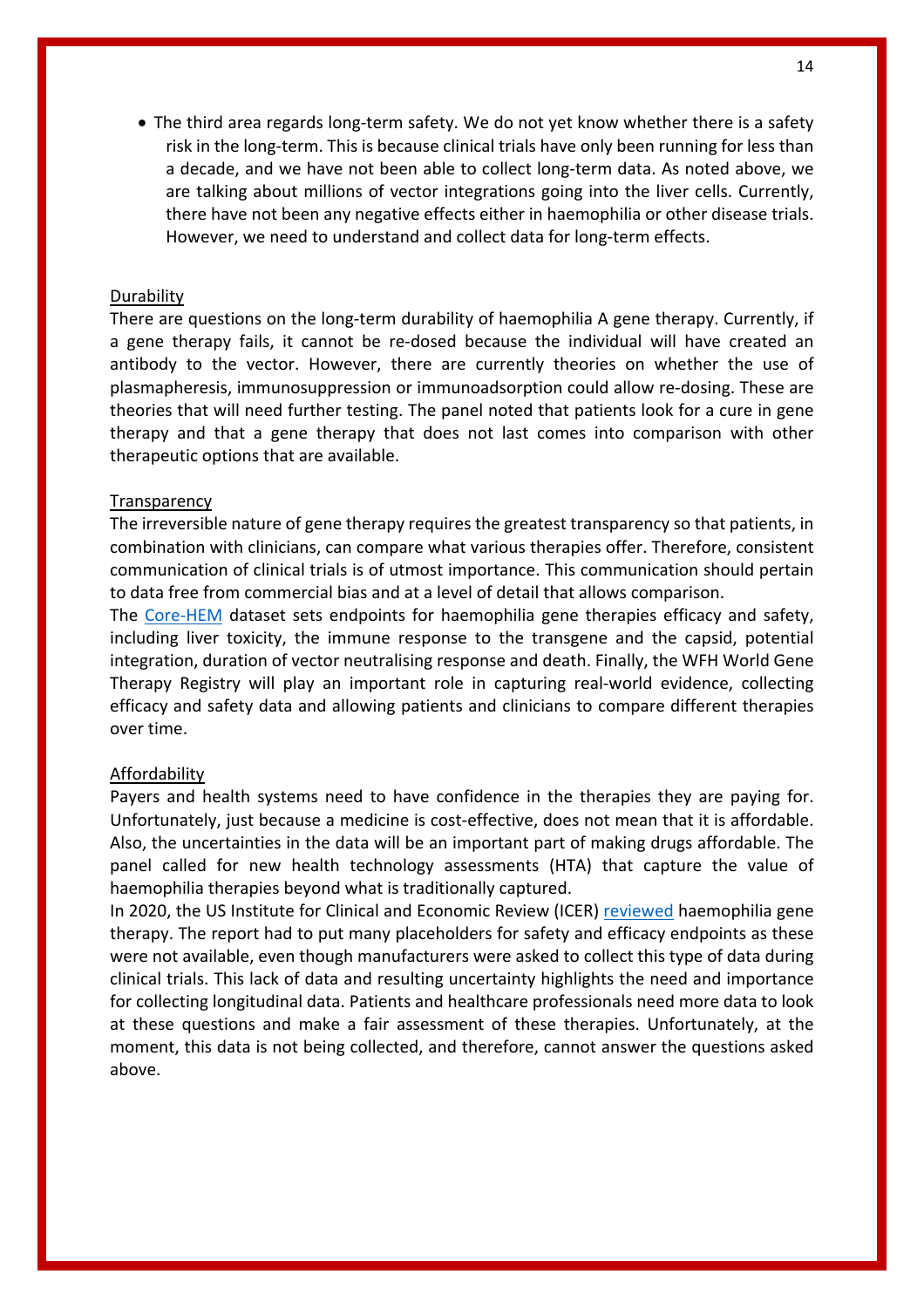# **AN UPDATE ON NOVEL NON-REPLACEMENT THERAPY FOR PEOPLE WITH HAEMOPHILIA A AND B WITH OR WITHOUT INHIBITORS**

## **Bypassing agents**

## **LFB data on the use of Sevenfact® in surgery**

At the Congresses of ASH 2020 (ASH1790) and EAHAD 2021 (ABS124**)**, Escobar M. A. et al. and Hermans C. et al. respectively, presented data on the newest by-passing agent, Eptacog beta (US brand name **Sevenfact®),** a recombinant coagulation factor VIIa developed by LFB. This product is a human rFVIIa licensed in the US for the treatment and control of bleeding events (BEs) in adults and adolescents with haemophilia A or B with inhibitors. Sevenfact® has not yet been approved in the US for use in surgery. Therefore, a phase III trial (PERSEPT 3, NCT02548143) was initiated to evaluate the prevention of excessive bleeding and achievement of haemostasis in persons with haemophilia A or B with inhibitors (PwHABI) undergoing major and minor, elective surgery or other invasive procedures.

Immediately prior to the start of the procedure, patients undergoing minor invasive procedures were administered an initial dose of 75 µg/kg and those undergoing major invasive procedures were administered an initial dose of 200  $\mu$ g/kg. For major procedures, additional Sevenfact<sup>®</sup> doses (75  $\mu$ g/kg) were administered during the procedure and post-operatively every two hours for the first two days. The administration interval increased up to four hours on days 3-4, up to 6h on days 5-6, up to 8h in days 7-10 and then up to 12h. The minimum duration of Sevenfact® infusion for minor procedures was two days (75 µg/kg every 2h for the first two days, then every 24h).

Efficacy was assessed during the procedure, immediately following the procedure, at regular post-operative intervals, and 48 hours following the last dose of Sevenfact® (recorded as excellent, good, moderate and poor). The primary efficacy endpoint was the percentage of good and excellent responses (i.e., successes) at 48 (±4) h following the final dose.

Twelve male patients with severe haemophilia A and inhibitors (aged 2-56 years; median 20 years) were enrolled. There were six minor procedures (circumcision [n=3] and tooth extraction [n=3]), and six major procedures (left transtibial amputation, hip replacement, orthopaedic knee surgery, amputation of the left leg, left knee joint endoprosthesis removal, and left ankle achilloplasty).

The good and excellent proportion was 67% for major procedures, (with two surgeries not meeting the criteria; these two surgeries were orthopaedic knee surgery  $(n=1)$  and hip replacement surgery [n=1]) and 100% for minor procedures. The intraoperative efficacy of Sevenfact® was rated as good or excellent in all 12 procedures. Efficacy 24 hours following procedure completion was rated as good or excellent in all procedures where data were reported (major, 4/4; minor, 6/6).

One patient (major procedure) was withdrawn from the study due to an adverse event (postprocedural hematoma). This patient subsequently received activated Prothrombin Complex Concentrate and non-steroid anti-inflammatory drugs and experienced blood loss anaemia and gastrointestinal haemorrhage. Other non-treatment-related adverse events included post-operative anaemia, post-procedural haemorrhage, procedural pain, wound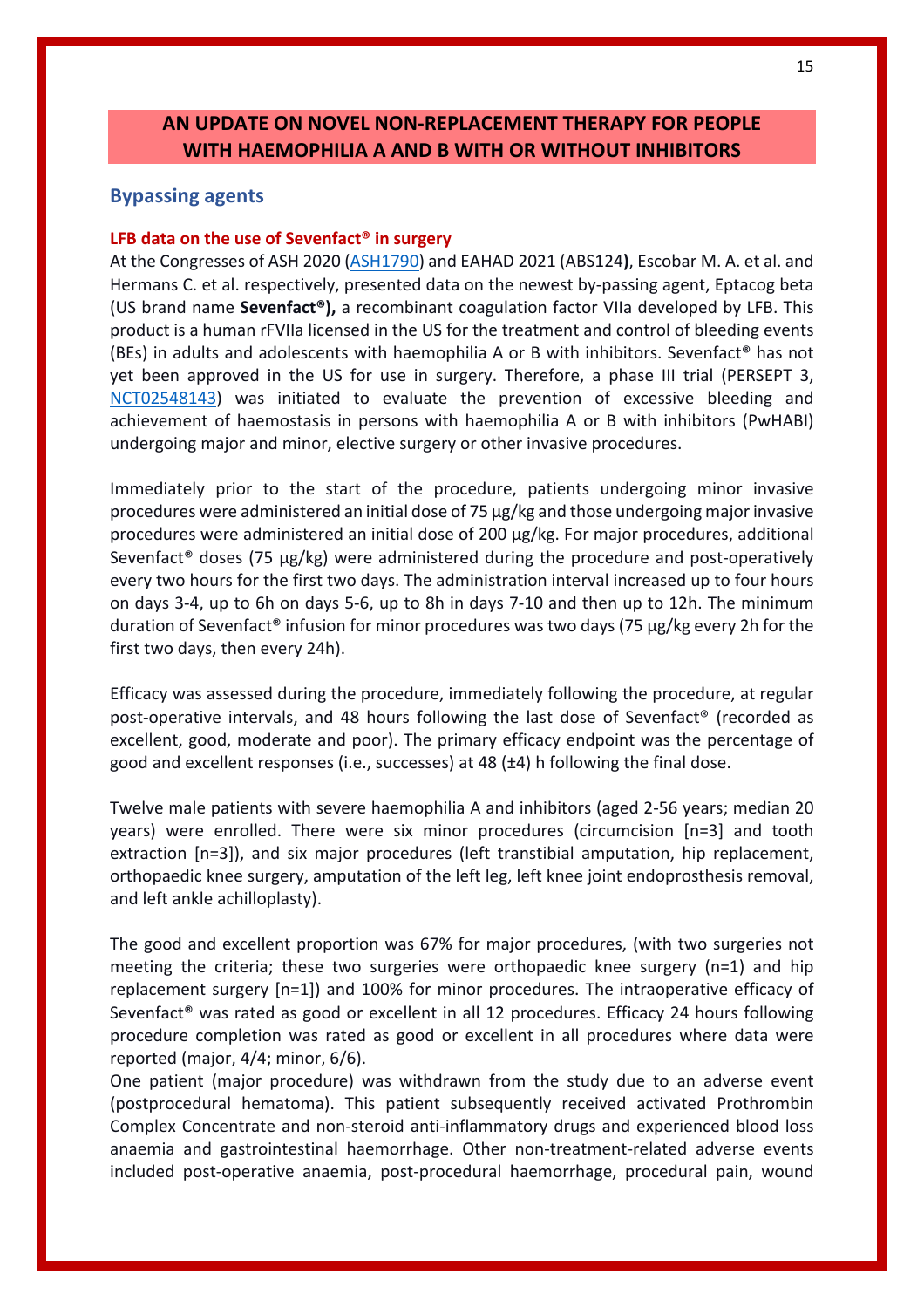secretion and haemorrhage. No allergic, hypersensitivity or anaphylactic events were reported; no anti-Sevenfact® antibodies were observed, and no thromboembolic events occurred. *Authors of both abstracts included representatives from LFB and HEMA Biologics.*

## **Results from LFB phase III PERSEPT1 trial**

Additionally, at the Congresses of ASH in 2020 (ASH 2699) and EAHAD in 2021 (ABS123), data were reported on bleed management in adult and adolescent patients with haemophilia A or B with inhibitors during the PERSEPT 1 trial. This phase III study evaluates the efficacy and safety of **Sevenfact®** (US brand name) on bleeding episodes in the first 24h after bleed onset. Twenty-seven (27) patients with haemophilia A or B with inhibitors (22 adults / 5 adolescents) were randomised to receive an initial dose of Sevenfact® either 75 μg/kg followed by a subsequent dose every three hours or 225 μg/kg, followed by 75 μg/kg every three hours after nine hours, if necessary, for mild or moderate bleeding episodes.

This regimen occurred for the first three months of the trial. Then patients were crossed over to the alternate treatment options. For severe bleeding episodes, the initial dose of 75 μg/kg, every two hours or the initial dose of 225 μg/kg followed, if necessary, by 75 μg/kg every two hours from six hours after initial dose with 75 μg/kg every two hours. Four hundred sixty-eight (468) bleeding episodes (465 mild/moderate, three severe) were treated. A good/excellent response was achieved at 12hours for 94% (95% CI = 88.9%, 98.6%) of bleeding episodes in the high initial dose regimen of 225 μg/kg (n=216) and 86% (95% CI = 75.0%, 96.4%) in the lower 75 μg/kg (n=252). The median time to good clinical response was 3h and 6h and the median duration of bleeding episodes was 4.5h and 6.5h, respectively. A single dose of 225 μg/kg was sufficient to achieve response in 81.3% of bleeding episodes compared to 29% with the 75 μg/kg dose (3h). No anti-Sevenfact® antibodies were observed.

Both regimens for Sevenfact® achieved successful resolution of bleeding episodes. The regimen with a larger initial dose (225 μg/kg) may provide a higher success with a single administration, early onset of action, and timely resolution of symptoms.

The US Food and Drug Administration (FDA) approved Sevenfact® for the treatment and control of bleeding episodes occurring in adults and adolescents (12 years of age and older) with haemophilia A or B with inhibitors in April 2020. The European Medicines Agency (EMA) has agreed to review an application by LFB, and a decision on the licence is expected by mid-2022.

#### **An update on Catalyst Bio's MarzAA**

An update on Marzeptacog alfa (activated) (**MarzAA**) program was presented at ASH (ASH 1795). This product is an activated recombinant factor VII (rFVIIa) administered subcutaneously. Data from the phase I study, MAA-102, demonstrated that subcutaneous MarzAA is quickly absorbed and can achieve and maintain plasma levels in the desired range with an acceptable safety profile.

In May 2020, the company dosed its first patient in the Crimson 1 phase III study. The company announced that the phase III study will enrol approximately 60 patients to treat 244 eligible bleeding episodes with each treatment. The primary endpoint for the trial is the percentage of treated bleeds resulting in effective haemostasis at the 24-hour timepoint. The objective of the trial is to demonstrate the non-inferiority of MarzAA compared with intravenousstandard of care. *This study is being carried out by Catalyst Bioscience.*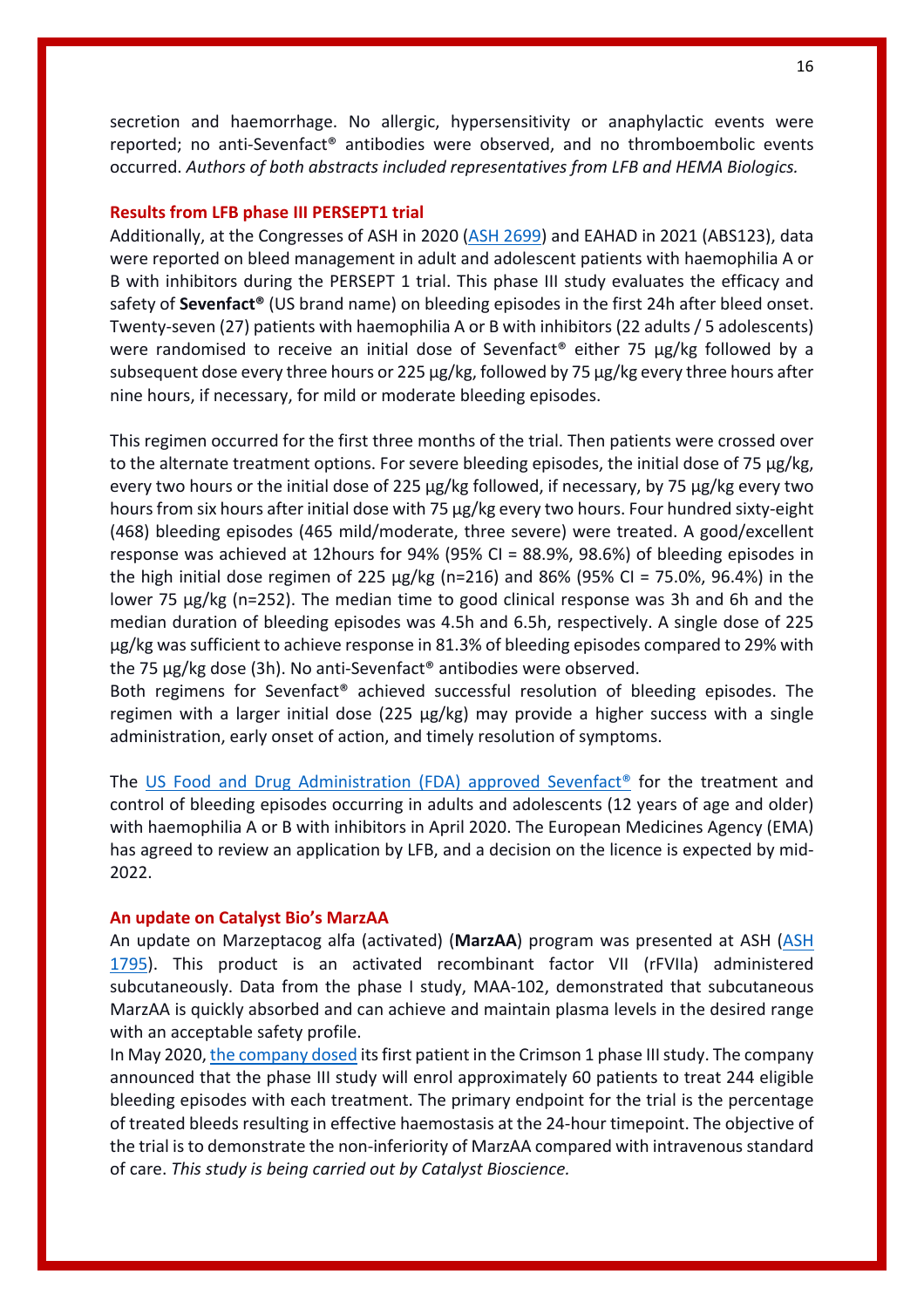In May 2021, dosing initiated in the phase I/II MAA-202 pharmacokinetics/ pharmacodynamics study and thereafter the treatment of episodic bleeding in patients with inhibitors using Hemlibra® prophylaxis, factor VII deficiency or Glanzmann thrombasthenia.

In December 2020, Catalyst Biosciences announced that the U.S. Food and Drug Administration (FDA) had granted Fast Track Designation for MarzAA based on the Crimson 1 study for the treatment of episodic bleeding in patients with haemophilia A and B with inhibitors.

## **Non-replacement therapies**

#### **Single centre experience with Hemlibra® in inhibitor patients**

During the 2021 EAHAD Congress, an abstract (ABS166) from Portugal reported on the use of **Hemlibra®** for prophylaxis in patients with haemophilia A and inhibitors. Three patients started prophylaxis with Hemlibra®: one adult patient (aged 42) since December 2017 and two paediatric patients (aged five and six); one since December 2019 and the other since May 2018. They were previously on on-demand treatment with by-passing agents (BPA). Both children had unsuccessful immune tolerance induction (ITI). In contrast, the adult patient had longstanding inhibitors, and ITI was never tried. He experienced a significant number of bleedings interfering with his quality of life and had been submitted to total joint replacement of both hips. These patients were followed up for a median period of 24 months after starting Hemlibra®. One child received BPA on two occasions after traumatic bleedings of the knee and ankle, treated with a single infusion (90  $\mu$ g/kg) of recombinant FVIIa (rFVIIa). The adult patient required a single infusion of rFVIIa once due to bleeding after a skin biopsy. No spontaneous bleedings were reported during this time in any patient. Hemlibra<sup>®</sup> prophylaxis resulted in a 100% reduction in bleeding rate in two patients and a 90% reduction in the other. No target joints were identified during the study period, and no adverse events were reported.

## *In vitro* **effect on thrombin generation of adding rFVIII or rFIX to haemophilia A or B plasma in the absence or presence of concizumab**

**Concizumab**, a humanized recombinant monoclonal antibody directed against the tissue factor pathway inhibitor, is under investigation as a subcutaneous prophylactic treatment for patients with haemophilia A or B (HA/HB) with and without inhibitors.

In an experiment on thrombin generation of concizumab and FVIII and FIX presented at ASH 2020 (ASH 1777), the concomitant effect was measured *in vitro*. The aim of the study was to compare the effect of recombinant FVIII (rFVIII) and FIX (rFIX) in HA and HB plasma, respectively, in the absence or presence of concizumab. rFVIII/rFIX was added to haemophilia A/B pooled plasma at 0.25, 0.5 or 1 IU/mL (corresponding to post-administration plasma concentrations of 12.5, 25 and 50 IU/kg rFVIII and 12.5−25, 25−50 and 50−100 IU/kg rFIX) in the absence or presence of concizumab (1,500, 4,500 or 15,000 ng/mL). In a separate experiment, 33 plasma samples from eight HA patients, who were on concizumab prophylaxis as part of phase II explorer5 trial (NCT03196297), were spiked with 0.5, 1 and 1.5 IU/mL rFVIII. rFVIII/rFIX increased the thrombin peak in haemophilia A and B plasma, respectively, both in the absence and presence of concizumab. The combined effects of rFVIII/rFIX with concizumab were mainly additive, with an up to 20% additional effect caused by drug-drug interaction with rFVIII and a 10% reduction with rFIX. No signs of exaggerated thrombin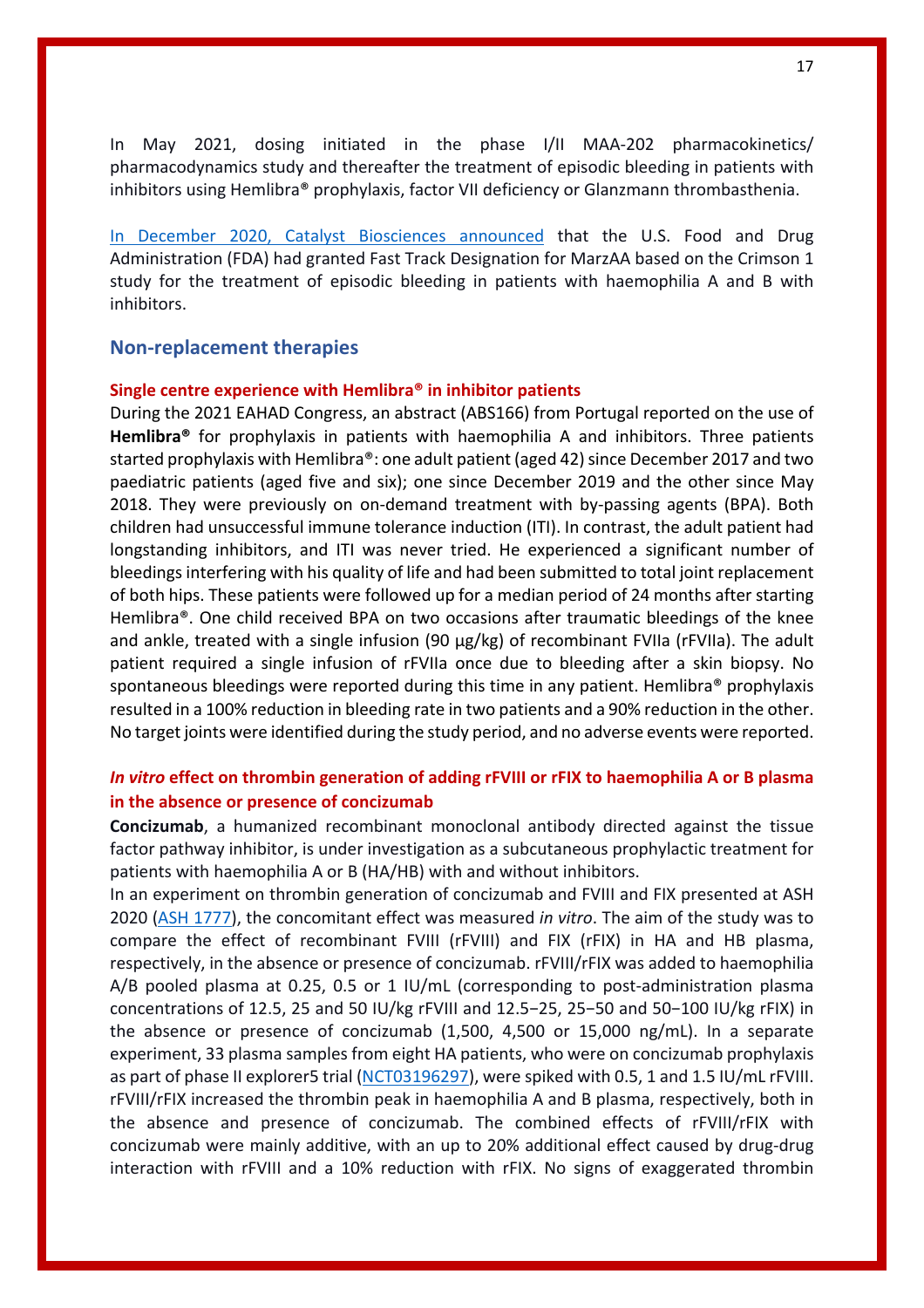generation were observed by combining concizumab with rFVIII or rFIX as rFVIII/rFIX, and concizumab have additive effects in thrombin generation capacity. Data suggest that clinical effectiveness could be achieved with rFVIII/rFIX doses in the lower range recommended for such products. *This product is in development by Novo Nordisk and authors of this abstract included representatives from this company.*

#### **An update on Novo Nordisk's explorer4 trial**

At the 2020 ASH Congress (ASH2696), updated results from the combined main and extension parts (at least 76 weeks) of the phase II **concizumab** explorer4 trial (NCT03196284) were presented. The study assessed the safety and longer-term efficacy of concizumab in patients with haemophilia A with inhibitors (HAwI) and haemophilia B with inhibitors (HBwI).

The explorer4 trial included the main part of the study, which lasted at least 24 weeks for all patients, and an extension part, which lasted at least 52 weeks. The primary objective of the main part of explorer4 was to assess the efficacy of concizumab in preventing bleeds in patients with HAwI/HBwI, evaluated as annualized bleeding rate (ABR) at the last dose level after at least 24 weeks. This objective has been addressed in the previous reporting of the main part of the trial (Shapiro A, et al. Blood 2019; 134[22]:1973–1982). During the main part of the trial, patients were randomized 2:1 to receive either concizumab prophylaxis or ondemand treatment with recombinant activated factor VII (rFVIIa). At the end of the main part, patients in the rFVIIa on-demand arm were switched to 0.15 mg/kg concizumab for the extension part. The concizumab dose was escalated to 0.20 and 0.25 mg/kg in both the main and extension parts if a patient experienced ≥3 treated spontaneous bleeding episodes within 12 weeks and if deemed safe by the investigator.

Twenty-five patients with inhibitors were treated with concizumab (n=15 with HAwI; n=10 with HBwI). Eight of these patients received on-demand treatment with rFVIIa during the main part of the trial before receiving their first concizumab dose in the extension phase. The estimated annual bleeding rate (ABR) at the last dose level for all patients treated with concizumab during the main and extension parts was 4.8 (95% CI: 3.2–7.2), while during the trial, this was 5.7 (95% CI: 4.2−7.8). During the main and extension parts, four (16%) patients had zero treated bleeding episodes on their last dose level. Increased concizumab concentration was observed in patients who received concizumab at 0.20 mg/kg. These patients also had lower concentrations of free TFPI. There were no AEs leading to withdrawal, no thromboembolic events and no deaths during the main and extension parts of the trial. Anti-drug antibodies (ADAs) developed in six patients. Elevated D-dimer levels were observed in some patients treated with concizumab.

Results from the combined main and extension studies provided further details on the safety and longer-term efficacy of subcutaneous prophylactic treatment with concizumab for at least 76 weeks in patients with HAwI and HBwI. *The explorer4 trial was conducted by Novo Nordisk.*

#### **An update on Novo Nordisk's explorer5 trial**

At EAHAD 2021, (ABS139) data were presented on results from the combined main and extension parts (≥76 weeks [w]) of the phase II explorer5 **concizumab** trial (NCT03196297) in severe haemophilia A (HA) patients without inhibitors.

Explorer5 comprised a main ( $\geq 24$  w) and an extension part ( $\geq 52$  w). During the single-arm trial, patients were treated with 0.15 mg/kg concizumab with potential dose escalation to 0.20 and 0.25 mg/kg if they experienced ≥3 treated spontaneous bleeding episodes within 12 weeks. Thirty-six patients were treated with concizumab during explorer5 (32/36 entered the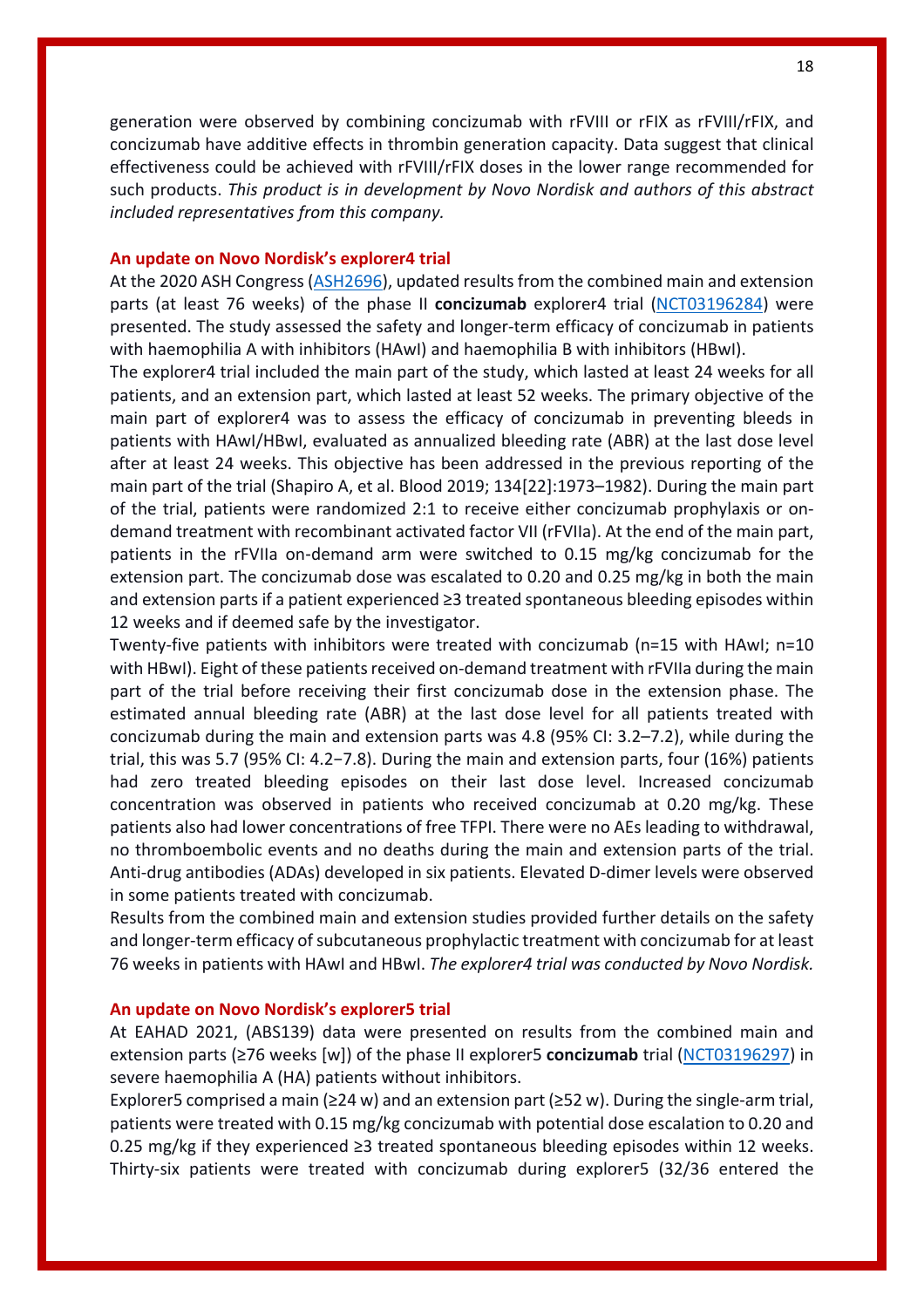extension part). The estimated annualised bleeding rate (ABR) for all patients treated with concizumab during the main and extension parts was 6.4 (95% CI: 4.1−9.9) at each patient's last dose level. During the main and extension parts, six (17%) patients had zero treated bleeding episodes (at their last dose level). Similar to explorer4, increased concizumab plasma concentrations were observed in patients who received concizumab 0.25 mg/kg. These patients also had lower free TFPI concentrations. There were no adverse events (AEs) leading to withdrawal, no thromboembolic events and no deaths during the main and extension parts of the trial. ADAs developed in nine patients, with no observed clinical effect. Elevated prothrombin fragment 1+2 and D-dimer levels were observed, reflecting the haemostatic activity of TFPI inhibition.

#### **An update on Novo Nordisk's explorer7 and 8 trials**

At the Congresses of ASH 2020 (ASH 1796) and EAHAD 2021 (ABS188), an update was presented on risk mitigation strategy as a result of non-fatal thrombotic serious adverse events (SAEs) that occurred in three patients during the phase III trials, explorer7 (NCT04083781) and explorer8 (NCT04082429).

These trials were initiated in late 2019 to assess the efficacy and safety of **concizumab** prophylaxis in patients with haemophilia A or B with (explorer7) or without inhibitors (explorer8). Patients received a subcutaneous loading dose of 1.0 mg/kg concizumab, and from the second day onwards, all patients received a daily subcutaneous maintenance dose of 0.25 mg/kg. Patients from the phase II trials who consented to transfer to phase III received concizumab 0.25 mg/kg daily (no loading dose). In March 2020, the explorer 7 and explorer 8 trials were temporarily paused because two patients with haemophilia A and one patient with haemophilia B with inhibitors, and baseline thrombotic risk factors, experienced two arterial and three venous thrombotic SAEs. All patients had received concomitant by-passing agents on the day of the event onset. In two cases, haemostatic medication had also been administered in the days leading up to the event. Two of the patients were among those with the highest concizumab exposure in the phase III trials. Novo Nordisk developed a risk mitigation plan based on in-depth, cross-functional analysis of available data from phase II and III clinical trials. This included data from the three patients who experienced thrombotic events. Novo Nordisk amended the phase III explorer trial protocols. Relevant authorities approved the risk mitigation plan allowing re-initiation of the explorer7 and explorer8 trials. The risk mitigation plan includes guidelines for managing bleeding episodes with concomitant haemostatic agents in patients treated with concizumab and updates to the concizumab prophylactic dosing regimen. *The explorer7 and 8 trials are conducted by Novo Nordisk.*

#### **PK models to predict dosing in Novo Nordisk's phase III concizumab trials**

Understanding the pharmacokinetic properties of treatments is becoming increasingly relevant in the management and care of patients using non-replacement therapies. At the 2020 ASH congress (ASH 2701), data generated from phases I and II of the **concizumab** trials were used to develop a population pharmacokinetic (PK) model to support dose selection for phase III trials.

The developed model described the PK of concizumab delivered at a wide dose range by either subcutaneous or intravenous administration to non-haemophilic patients and patients with haemophilia A or B with and without inhibitors. The model was subsequently used for simulations to select the dosing regimen for subsequent phase III studies. *Concizumab is an experimental medicinal product in development by Novo Nordisk.*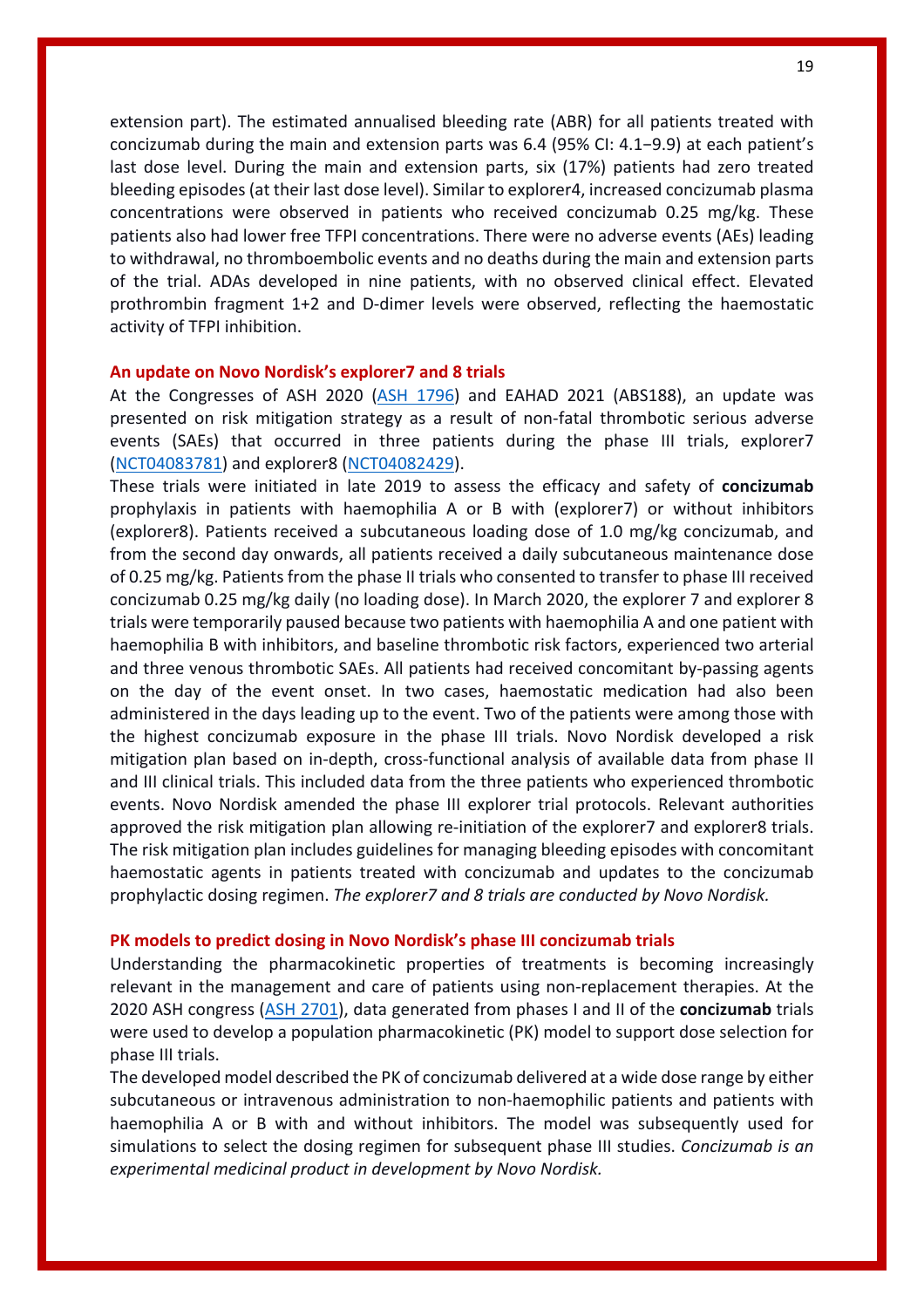## **Case study on concizumab used during a minor surgery**

During the 2021 EAHAD Congress (ABS154), a report was presented on a patient undergoing surgery while enrolled in a **concizumab** clinical trial.

The individual was a 46-year-old male with severe haemophilia A (FVIII <1%) with no personal or family history of inhibitors or thrombotic events. In October 2017, he was enrolled in the phase II concizumab trial (explorer5, NCT03196297) and used daily concizumab treatment at a dose of 0.15 mg/kg. In October 2019, the patient decided to undergo a minor surgical procedure (hair implant). Rurioctocog alfa pegol (Adynovate®) at 20 IU/kg was administered one hour before surgery and was repeated at 24 and 48 hours, maintaining the daily prophylaxis with concizumab. The course proved satisfactory, with a good haemostatic response and no bleeding or infectious complications. At control one week after surgery, a mild increase in D-dimer was noted (702 ng/ml), with normalization at follow-up two months later. The patient experienced no thrombotic events or inhibitor development.

The case-study data indicates that concizumab combined with low-dose FVIII is effective.

#### **Update on the findings of Pfizer's phase II study investigating marstacimab**

**PF-06741086** (**Marstacimab**) is a fully human monoclonal antibody against tissue factor pathway inhibitor (TFPI) $\alpha$  and (TFPI) $\beta$  and is currently in phase III development. The intended indication is routine prophylaxis treatment to prevent or reduce the frequency of bleeding episodes in patients with haemophilia A or B (with or without inhibitors). At the 2020 ASH Congress (ASH1789), a post hoc analysis of data from a phase II study was presented on patients with haemophilia with and without bleeding episodes. Investigators looked at peak thrombin and D-dimer levels to assess changes in these biomarkers' levels after bleeding episodes in patients receiving prophylactic PF-06741086 treatment.

Patients in phase II (NCT02974855) received subcutaneous (SC) PF-06741086 at doses of (1) 150 mg once weekly, with a loading dose of 300 mg, (2) 300 mg once weekly, or (3) 450 mg once weekly. Treatments permitted for bleeding episodes included activated coagulation factor VIIa, FVIII, or FIX. The use of activated prothrombin complex concentrate was prohibited. D-dimer and peak thrombin data collected within three days after each bleeding episode were used for this analysis. Biomarker profiles were compared between patients with and without bleeding episodes, as well as with the data from healthy volunteers (n=41). A total of 15 bleeding episodes were reported in eight of 26 patients during the study.

No transient increases in D-dimer could be attributed to the administration of bleeding episode treatment. The transient increases in peak thrombin levels following on-demand treatment for bleeding episodes did not exceed peak thrombin levels seen in patients without bleeding events or the levels seen in healthy volunteer controls receiving single doses of PF-06741086. *The study was funded by Pfizer*.

#### **First patients dosed in Pfizer's phase III BASIS study**

In November 2020, Pfizer announced dosing its first patient in the phase III BASIS study with **PF-06741086** (**marstacimab),** an investigational product evaluated for the treatment of people with severe haemophilia A or B, with or without inhibitors.

The BASIS phase III (NCT03938792) study will evaluate annualized bleed rate through 12 months on treatment with PF-06741086, in approximately 145 adolescent and adult participants between ages 12 to <74 years with severe haemophilia A or B (defined as factor VIII or factor IX activity <1%, respectively), with or without inhibitors. Approximately 20% of participants will be adolescents (ages from 12 to <18 years old). This study compares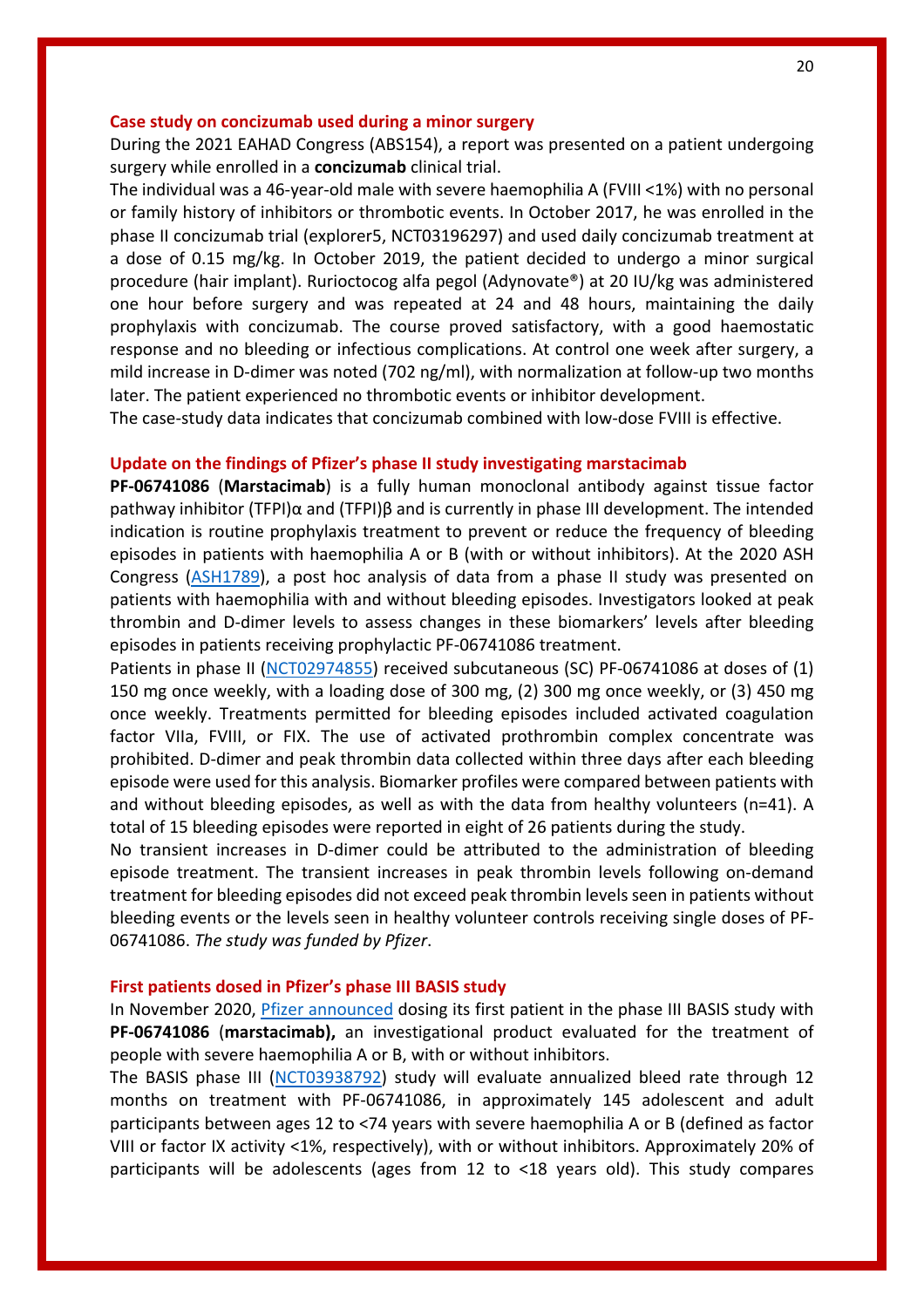treatment with a run-in period on patients' prescribed factor replacement therapy or bypass therapy during a six-month observational phase with a 12-month active treatment phase. During the latter phase, participants will receive prophylaxis (a 300 mg subcutaneous loading dose of PF-06741086, followed by 150 mg subcutaneously once weekly) with the potential for dose escalation to 300 mg once weekly.

## **An update on Sanofi's fitusiran**

**Fitusiran** is an investigational small interfering RNA (siRNA) therapeutic, that targets and reduces antithrombin and promotes thrombin generation, sufficient to rebalance haemostasis in people with haemophilia A or B, with or without inhibitors. It is prophylactically administered subcutaneously every other month *or* once a month.

Patients who completed the phase I study were able to roll over to the phase I/II open-label study. The phase III study is currently in clinical development in adult and adolescent patients. A dose-confirmation study in the paediatric group has been initiated.

All fitusiran investigations were paused in October 2020 due to reports of non-fatal thrombotic events. An investigation was initiated, including the analysis of antithrombin (AT) levels and other available data, as well as pharmacokinetic and pharmacodynamic modelling.

As of November 5 2020, 259 patients had received at least one dose of fitusiran in the clinical trial programme, with an estimated total of 293 patient-years of exposure. Five thrombotic events were included in the analysis:

- Cerebral vascular accident,
- Cerebral infarct,
- Spinal vascular disorder,
- Atrial thrombosis, and
- Cerebral venous sinus thrombosis.

Four of the five events happened in patients with haemophilia A, three of which in those without inhibitors. The fifth event occurred in a patient with haemophilia B and inhibitors.

For each patient AT levels in which each patient spent the most time were shared. Patients with cerebral vascular accident, cerebral infarct, and spinal vascular disorders were <10%, while patients with atrial thrombosis and cerebral venous sinus thrombosis were at levels between 10 and 20%. It is important to note that patients between 10 and 20% were also using concomitant factor or bypassing agents in excess of the current bleed management guidelines in fitusiran clinical studies.

The incident rate of vascular thrombotic events in 100 patient-years in AT categories of <10%, 10-20% and >20% was 5.91, 1.49 and 0, respectively.

The data suggest that the risk of thrombotic events may be greater with AT levels of <10%. Based on intra-patient variability in AT levels, a therapeutic window was defined where a lower AT threshold of 15% was selected to minimise the occurrence of AT levels <10% in patients exposed to fitusiran. In addition, an upper AT threshold of 35% was chosen as a target based on intra-patient variability and blinded fitusiran efficacy data. The aim of the proposed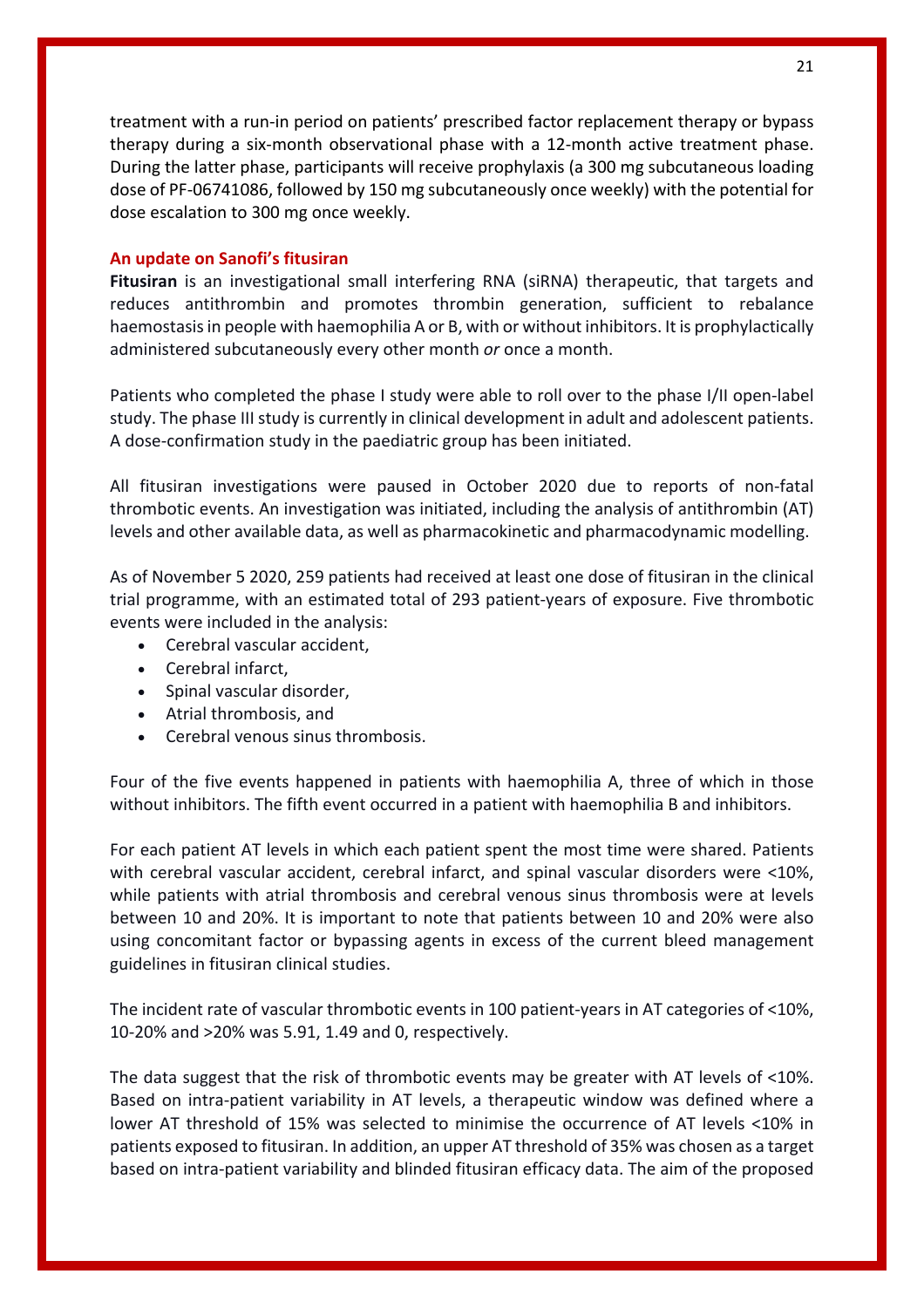revision of the fitusiran dose regimen in adults and adolescents is to minimise AT reduction and, therefore, to mitigate the risk of vascular thrombosis.

During the EAHAD 2021 Congress, Sanofi gave an oral presentation on its proposed revision of fitusiran dose and regimen as risk mitigation to vascular thrombosis, seen in 2020 and described above. Based on PK and PD modelling in clinical data, the following revised dosing plan is proposed.

1. Patients will start with an SQ dose of fitusiran at 50 mg every other month. If patients have two AT levels <15% at this step, they will need to be discontinued from fitusiran dosing.

To escalate patients to higher doses, they will need to have achieved two AT levels >35% once the patient has achieved steady-state at a given dose regimen. The next two escalating dosing regimens are:

- a. 50 mg monthly based on AT levels, and
- b. 80 mg monthly based on AT levels.

## **An update on Sanofi's fitusiran clinical studies**

As of January 2021, the revised plan came under review by the global health authorities (HA), and **fitusiran** dosing has resumed. Following HA and Institutional Review Board (IRB) review as well as patient re-consent, resuming of fitusiran dosing in patients is underway on a country-by-country basis. As of January 2021, patients have begun re-dosing in the fitusiran study. There is no change to the guidance for breakthrough bleed management guidelines (updated in 2017) during fitusiran prophylaxis, and patients will continue to use these guidelines to treat breakthrough bleeds.

During the ASH 2020 Congress, an abstract (ASH511) reported on phase I (NCT02035605) and phase II extension studies (NCT02554773). This study included male patients, >18 years, with moderate or severe haemophilia A and B, with or without inhibitors. Patients received monthly fixed doses of fitusiran 50 mg or 80 mg subcutaneously.

Thirty-four patients (haemophilia A, n=27 [13 with inhibitors and 14 without inhibitors]; haemophilia B, n=7 [two with inhibitors and five without inhibitors]) were enrolled in the phase II open-label extension study. They were treated for up to 4.7 years with a median exposure of approximately 2.6 years (as of March 10, 2020). Once-monthly subcutaneous dosing of fitusiran prophylaxis lowered antithrombin (a reduction of between 85% to 72% from baseline) across patients over a sustained period. An exploratory analysis of bleeding events showed an overall median annualized bleed rate of 0.84 during the observation period. Breakthrough bleeds were managed successfully in accordance with the reported bleed management guidelines for reduced doses of bypassing agents and replacement factors. *Fitusiran is an investigational medicinal product in development by Sanofi.*

## **Sanofi's data on the impact of fitusiran on the quality of life of people with inhibitors**

During the 2020 ASH congress, data (ASH877) were presented on health-related quality of life (HRQoL) in patients in the phase I clinical trial investigating the use of **fitusiran**. The report evaluated changes in patient-reported outcomes (PRO) in terms of patient-relevant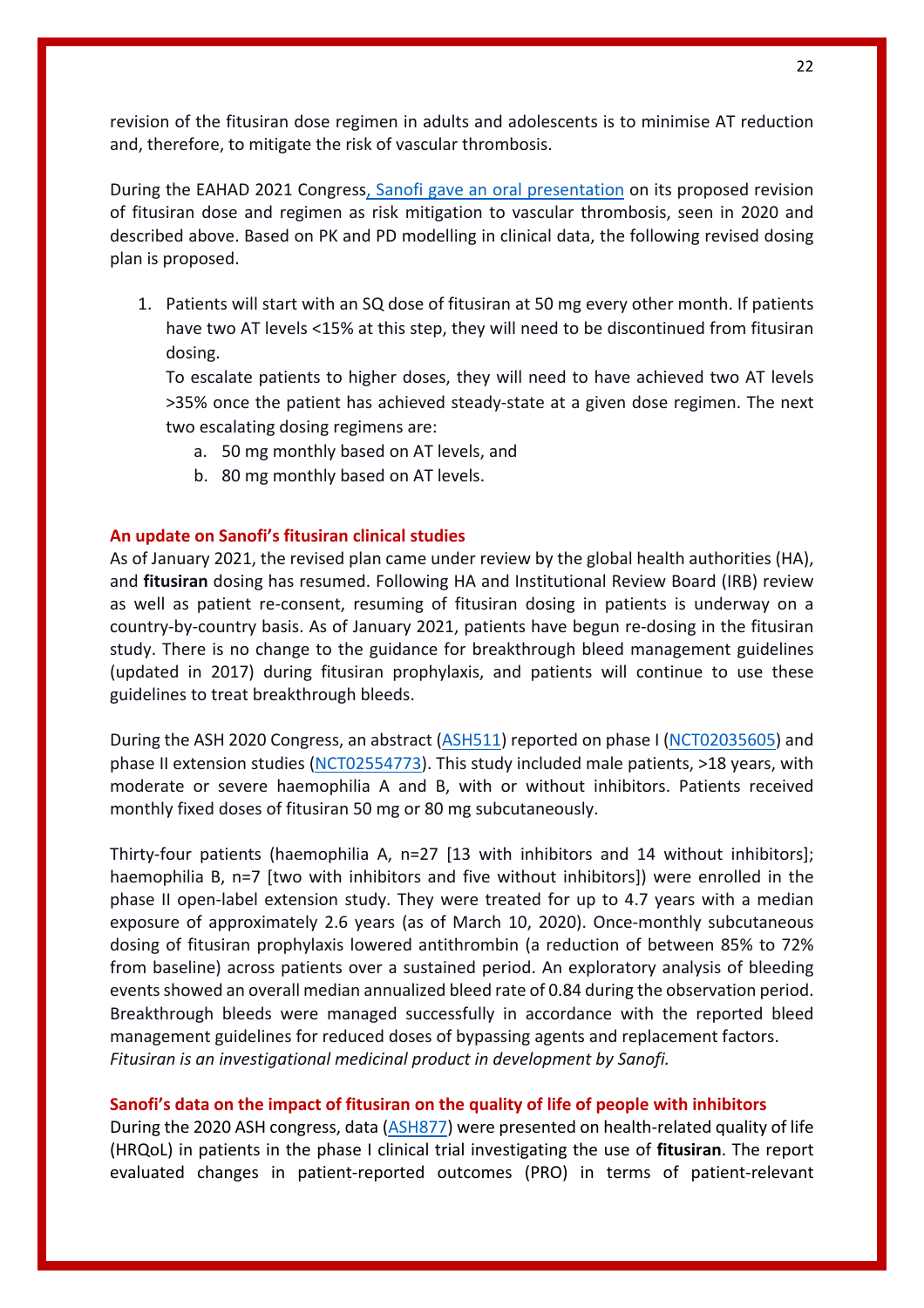improvements in people with haemophilia with inhibitors (PwHI) on prophylactic fitusiran treatment.

HRQoL was assessed using the Haemophilia Quality of Life Questionnaire for Adults (Haem-A-QoL) and the EuroQol 5 Dimensions (EQ-5D) questionnaires at baseline and at the end of the study in a cohort of 17 PwHI (haemophilia A, n=15; haemophilia B, n=2) from the phase Istudy.

Patients previously treated on-demand or prophylactically had a mean (standard deviation [SD]) age of 34.6 (10.3) years and a mean (SD) number of bleeding episodes in the six months before baseline of 16.6 (10.7). Mean (SD) changes from baseline to end of study (day 84 or later) in Haem-A-QoL total (–9.2 [11.2]) and physical health (−12.3 [15.1]) domain scores suggest a clinically meaningful improvement (lower scores indicate better HRQoL). Numeric reduction (i.e., improvement) in all other domains appeared to be dose-dependent (greater improvement in the 80 mg group) (Table 1). Changes in EQ-5D utility and EQ-VAS scores were not clinically meaningful. Further analyses in people with haemophilia with and without inhibitors from phase II will be presented. *Fitusiran is an investigational medicinal product in development by Sanofi.*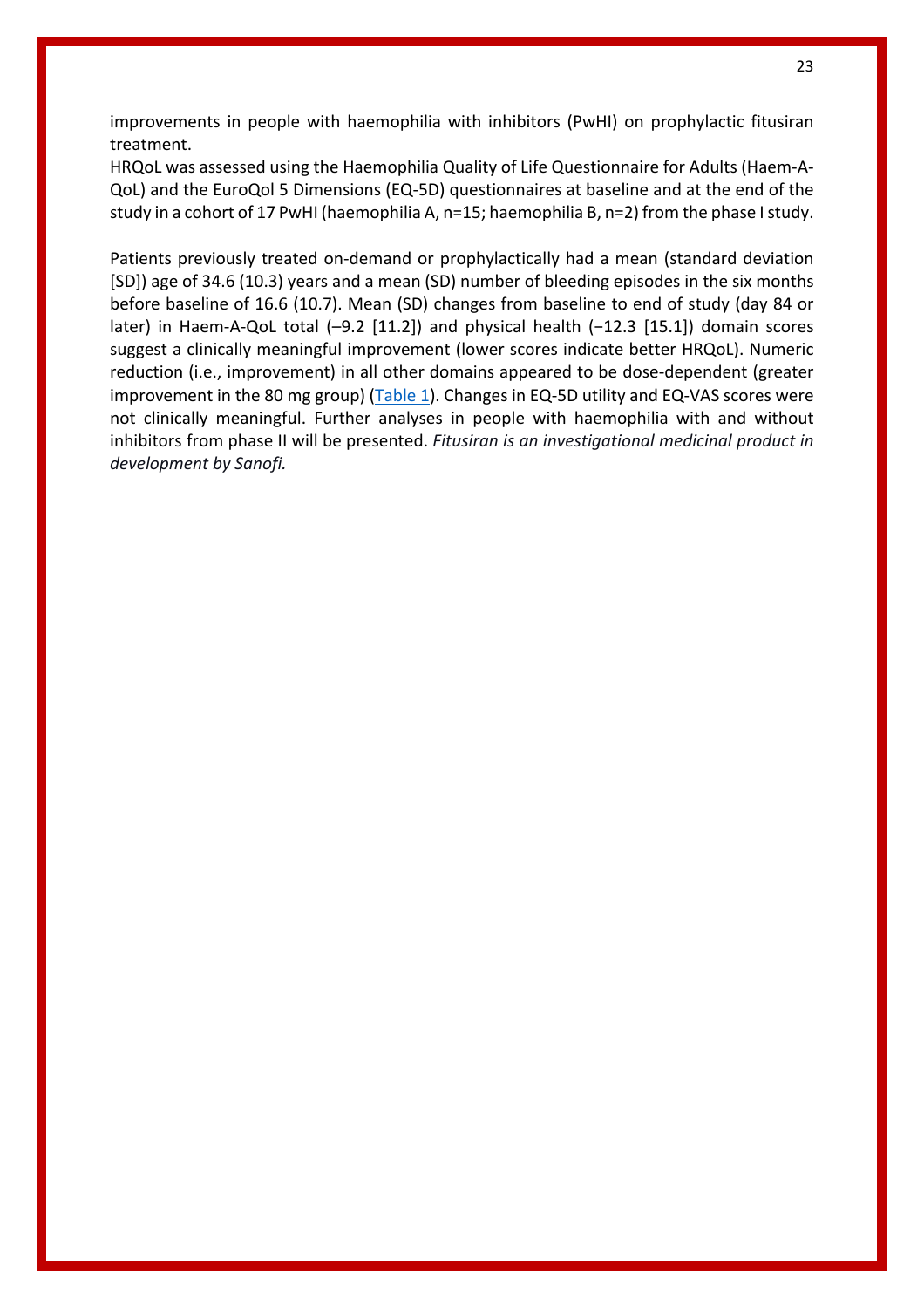## **OTHER NEWS**

## **Enzyre and Takeda enter strategic partnership to develop at-home monitoring assays**

In March 2021, Enzyre and Takeda entered a strategic partnership to develop assays for the diagnosis and monitoring of congenital bleeding disorders. The partnership builds on the existing research collaboration agreement signed in December 2019.The Hemophilia Enzycard, a product using Enzyre's proprietary Enzypad platform technology will enable patients to test in a home setting, immediately transferring coagulation status results to the patient's treating physician through a mobile phone app. It is hoped that this will further allow personalisation of therapies and improved outcome.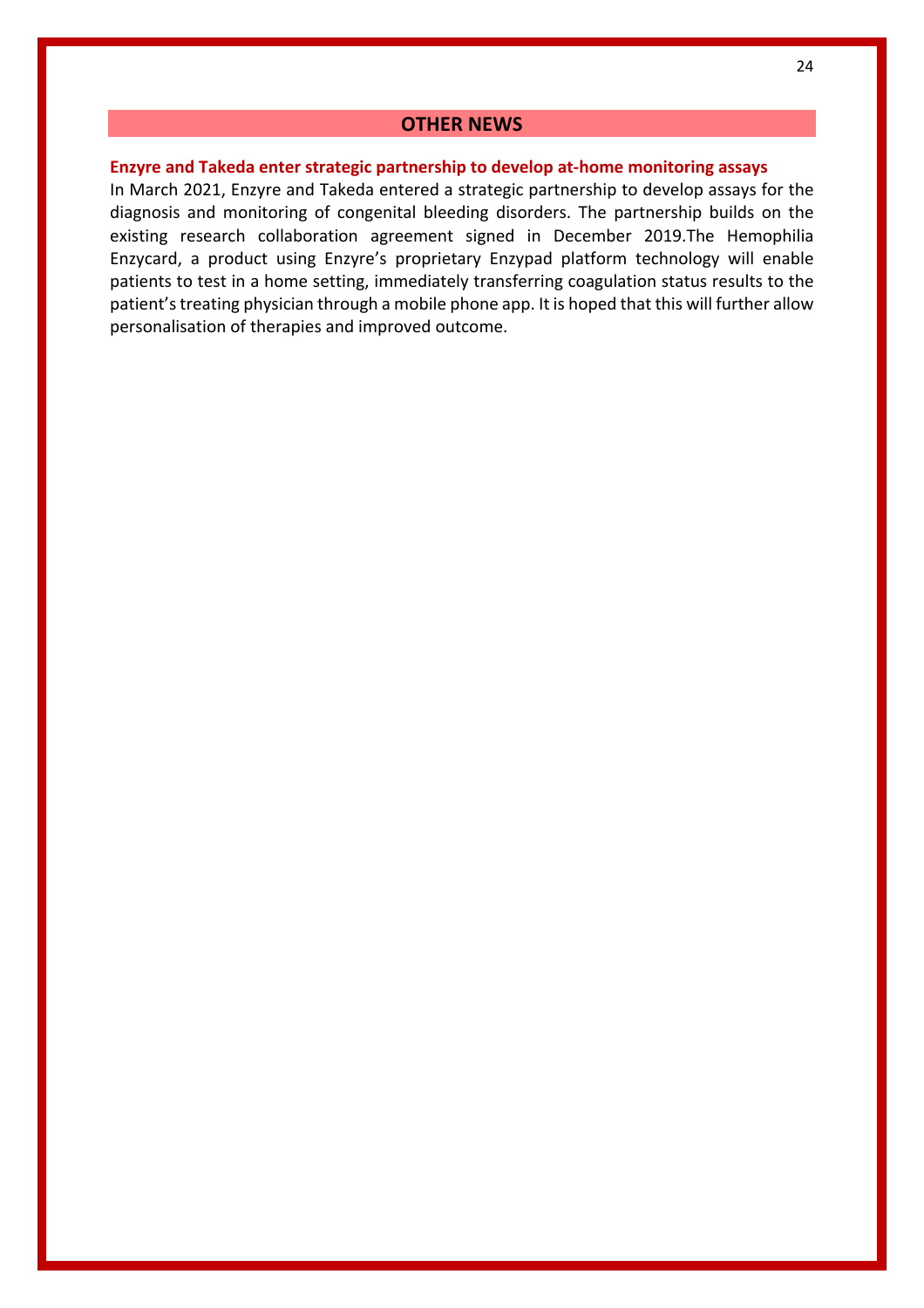| <b>REPLACEMENT THERAPIES</b>             |                              |                                                                      |                                                                                  |                             |                          |
|------------------------------------------|------------------------------|----------------------------------------------------------------------|----------------------------------------------------------------------------------|-----------------------------|--------------------------|
| Type of product                          | Indication /<br>treatment of | Product name(s)                                                      | <b>Mechanism of action</b>                                                       | Developer /<br>manufacturer | <b>Development stage</b> |
| <b>Replacement VWF</b><br>recombinant    | <b>VWD</b>                   | Veyvondi®<br>Vonvendi®                                               | rVWF (vonicog alfa)                                                              | Takeda                      |                          |
| <b>Replacement VWF</b><br>plasma-derived | <b>VWD</b><br>Haemophilia A  | Voncento <sup>®</sup>                                                | human coagulation factor VIII<br>&<br>human von Willebrand factor                | <b>CSL Behring</b>          |                          |
| <b>Replacement VWF</b><br>plasma-derived | <b>VWD</b><br>Haemophilia A  | Haemate P®                                                           | human coagulation FVIII<br>&<br><b>CSL Behring</b><br>human von Willebrand facto |                             | <b>Licensed</b>          |
| <b>Replacement FVIII</b>                 | Haemophilia A                | Advate <sup>®</sup>                                                  | human coagulation factor VIII<br>(rDNA), octocog alfa                            | Takeda                      | Licensed                 |
| <b>Replacement FVIII</b>                 | Haemophilia A                | Adynovi®<br>Adynovate®<br><b>BAX855</b><br><b>TAK-660</b><br>SHP-660 | PEGylated recombinant factor<br>Takeda<br>VIII (rurioctocog alfa pegol)          |                             | <b>Licensed</b>          |
| <b>Replacement FVIII</b>                 | Haemophilia A                | Afstyla <sup>®</sup><br><b>CSL627</b>                                | rVIII-Single Chain                                                               | <b>CSL Behring</b>          | <b>Licensed</b>          |
| <b>Replacement FVIII</b>                 | Haemophilia A                | $Elocta^@$<br>Eloctate®                                              | rFVIIIFc (efmoroctocog alfa)                                                     | Sobi                        | Licensed                 |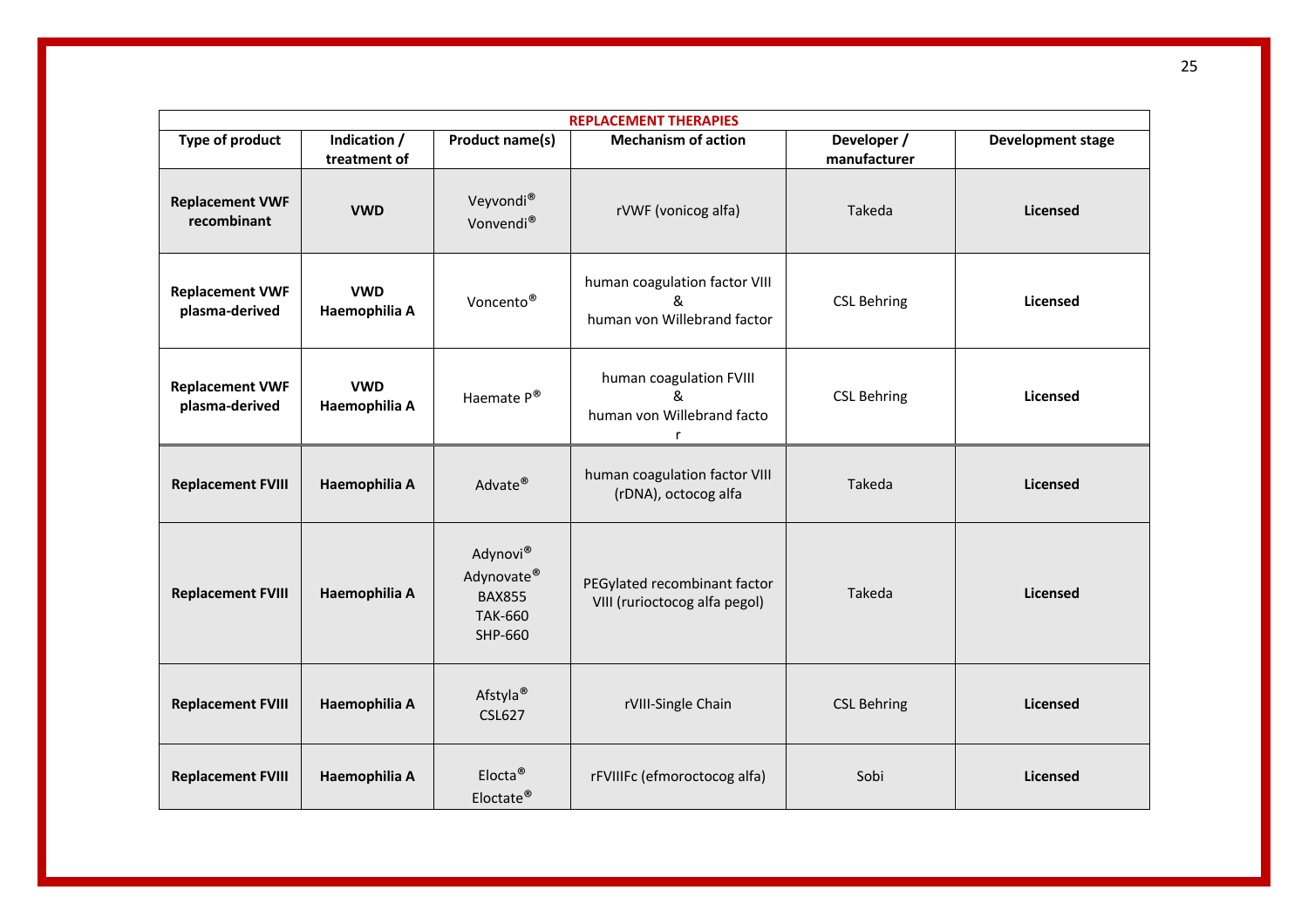| <b>Replacement FVIII</b> | Haemophilia A | Esperoct <sup>®</sup><br>N8-GP<br>NNC 0129-0000-<br>1003 | rFVIII (turoctocog alfa pegol)                                                        | Novo Nordisk                       | <b>Licensed</b> |
|--------------------------|---------------|----------------------------------------------------------|---------------------------------------------------------------------------------------|------------------------------------|-----------------|
| <b>Replacement FVIII</b> | Haemophilia A | Jivi®<br>BAY 94-9027                                     | rFVIII (damoctocog alfa pegol)                                                        | Bayer                              | Licensed        |
| <b>Replacement FVIII</b> | Haemophilia A | Kogenate <sup>®</sup> FS                                 | <b>Recombinant FVIII</b>                                                              | Bayer                              | <b>Licensed</b> |
| <b>Replacement FVIII</b> | Haemophilia A | Kovaltry <sup>®</sup><br>BAY 81-8937                     | unmodified full-length rFVIII<br>(octocog alfa)                                       | Bayer                              | <b>Licensed</b> |
| <b>Replacement FVIII</b> | Haemophilia A | Novoeight®                                               | rFVIII (turoctocog alfa)                                                              | Novo Nordisk                       | Licensed        |
| <b>Replacement FVIII</b> | Haemophilia A | Nuwiq®                                                   | human-cell-line-recombinant-<br>human-FVIII<br>(simoctocog alfa human-cl-<br>rhFVIII) | Octapharma                         | Licensed        |
| <b>Replacement FVIII</b> | Haemophilia A | Refacto AF®                                              | moroctocog alfa                                                                       | Pfizer                             | <b>Licensed</b> |
| <b>Replacement FVIII</b> | Haemophilia A | BIVV001                                                  | Efanesococog alfa<br>(rFVIIIFc-VWFD'D3-XTEN)                                          | Sanofi and Sobi co-<br>development | Phase 3         |
| <b>Replacement FIX</b>   | Haemophilia B | Alprolix®                                                | rFIXFc (eftrenonacog alfa)                                                            | Sobi                               | <b>Licensed</b> |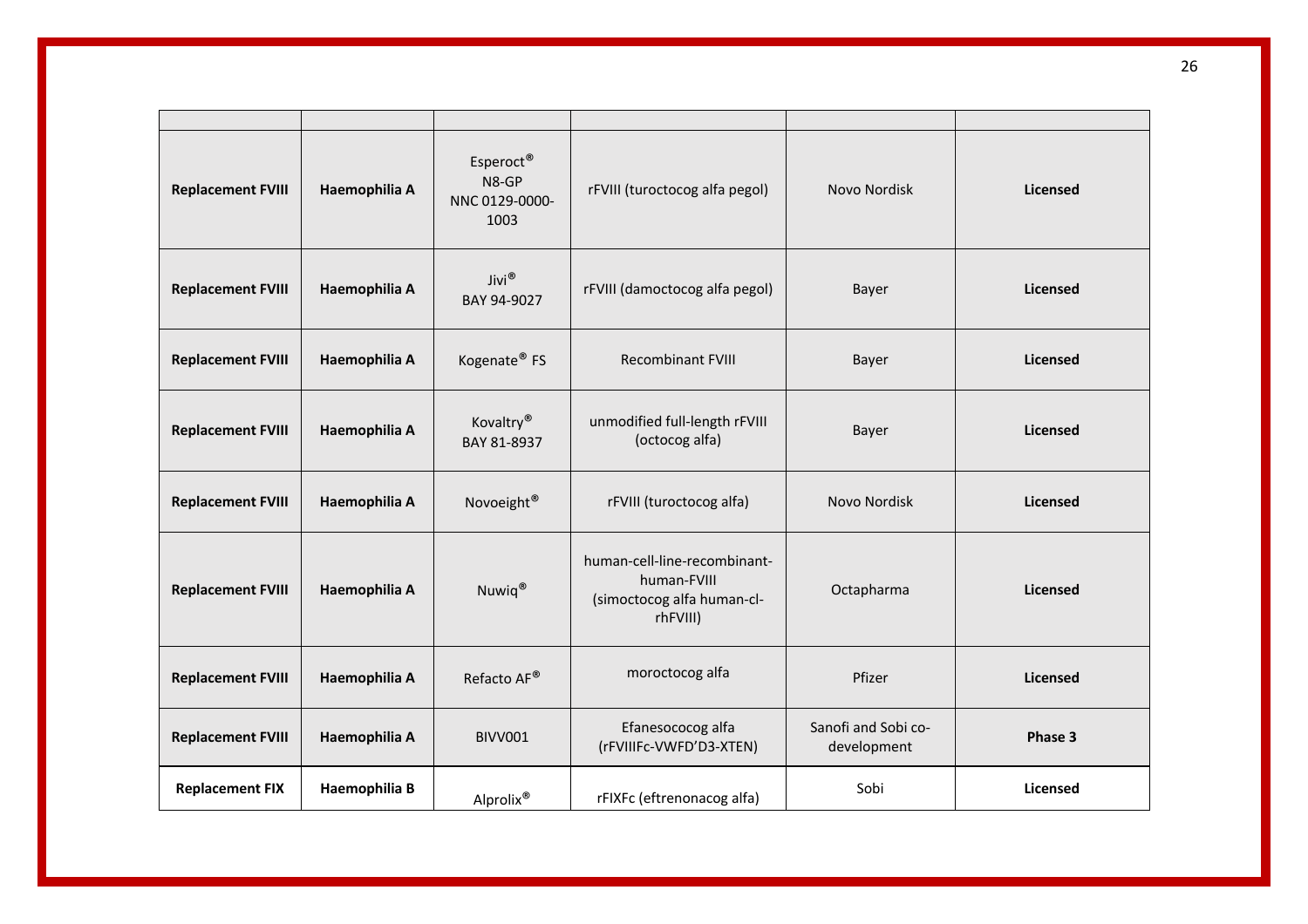| <b>Replacement FIX</b> | Haemophilia B | nonacog alfa<br>BenefIX <sup>®</sup><br>Pfizer |                                                                                 | Licensed            |                 |
|------------------------|---------------|------------------------------------------------|---------------------------------------------------------------------------------|---------------------|-----------------|
| <b>Replacement FIX</b> | Haemophilia B | Idelvion <sup>®</sup>                          | rFIX-FP / recombinant factor IX<br><b>CSL Behring</b><br>albumin fusion protein |                     | <b>Licensed</b> |
| <b>Replacement FIX</b> | Haemophilia B | Refixia <sup>®</sup> /<br>Rebinyn <sup>®</sup> | recombinant FIX<br>glycopegylated / rFIX-GP<br>(nonacog beta pegol)             | Novo Nordisk        |                 |
| <b>Replacement FIX</b> | Haemophilia B | RIXubis <sup>®</sup>                           | Takeda<br>Nonacog gamma                                                         |                     | Licensed        |
| <b>Replacement FIX</b> | Haemophilia B | Dalcinonacog alfa<br>(DalcA)                   | Subcutaneous coagulation<br>factor IX variant                                   | Catalyst Bioscience |                 |

| <b>BYPASSING AGENTS</b>         |                                     |                                        |                                                        |                     |                                                                                              |  |  |
|---------------------------------|-------------------------------------|----------------------------------------|--------------------------------------------------------|---------------------|----------------------------------------------------------------------------------------------|--|--|
| Indication /<br>Type of product |                                     | Product name(s)                        | <b>Mechanism of action</b><br>Developer / manufacturer |                     | Development stage                                                                            |  |  |
|                                 | treatment of                        |                                        |                                                        |                     |                                                                                              |  |  |
| <b>Bypassing agent</b>          | Haemophilia A or B<br>w/ inhibitors | Sevenfact <sup>®</sup>                 | Recombinant FVIIa- jncw                                | <b>LFB</b>          | Licensed in the US<br><b>EMA accepted MAA</b><br>filing (expected<br>outcome in May<br>12022 |  |  |
| <b>Bypassing agent</b>          |                                     | Marzeptacog alfa<br>(activated) MarzAA | Subcutaneous coagulation<br>rFVIIa variant             | Catalyst Bioscience | Phase 3                                                                                      |  |  |

<sup>1</sup> Text in red highlights changes from the last edition.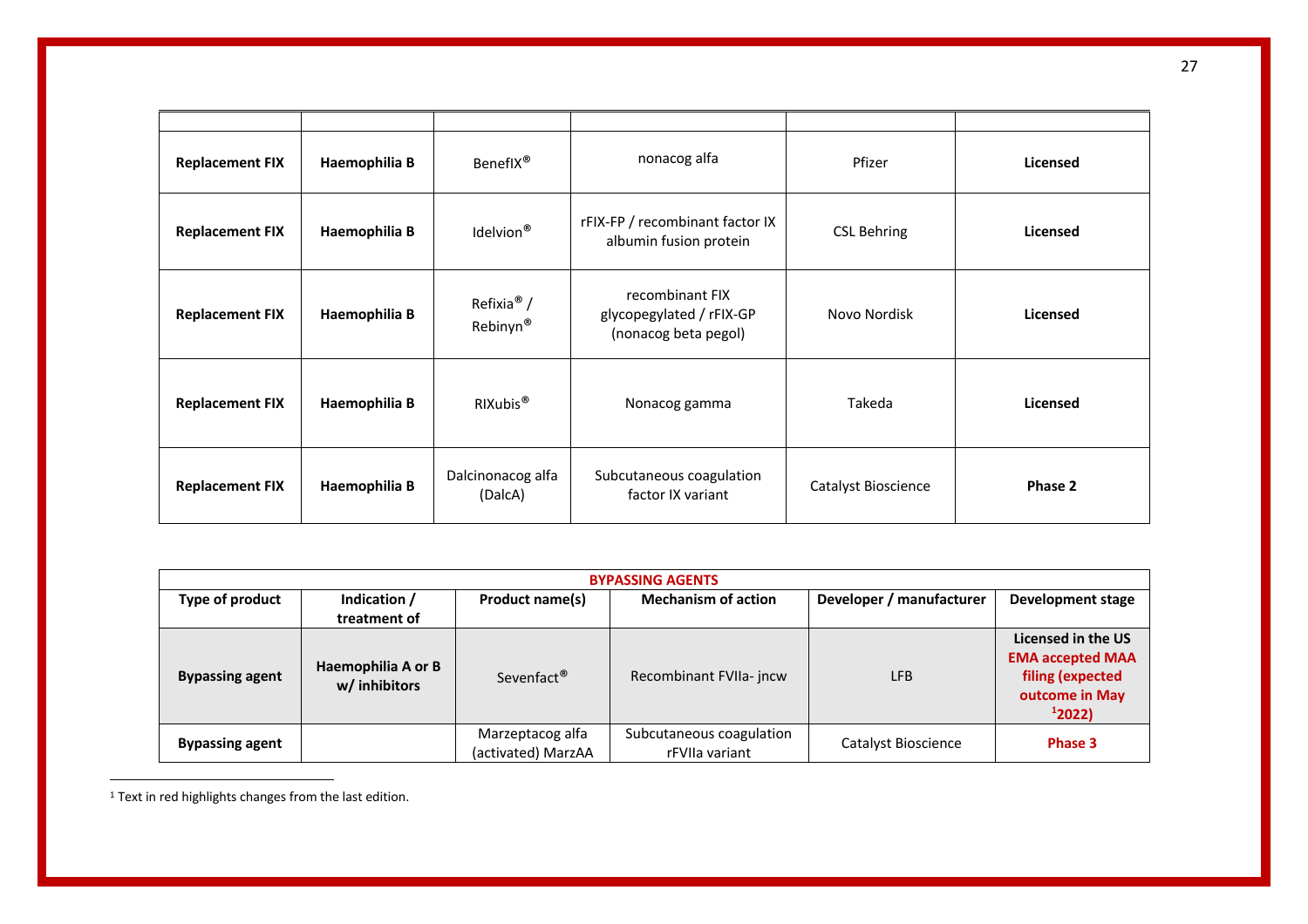| Haemophilia A or B   |  | <b>Recruiting</b> |
|----------------------|--|-------------------|
| w/ or w/o inhibitors |  |                   |
|                      |  |                   |

<sup>2</sup> Text in red highlights changes from the last edition.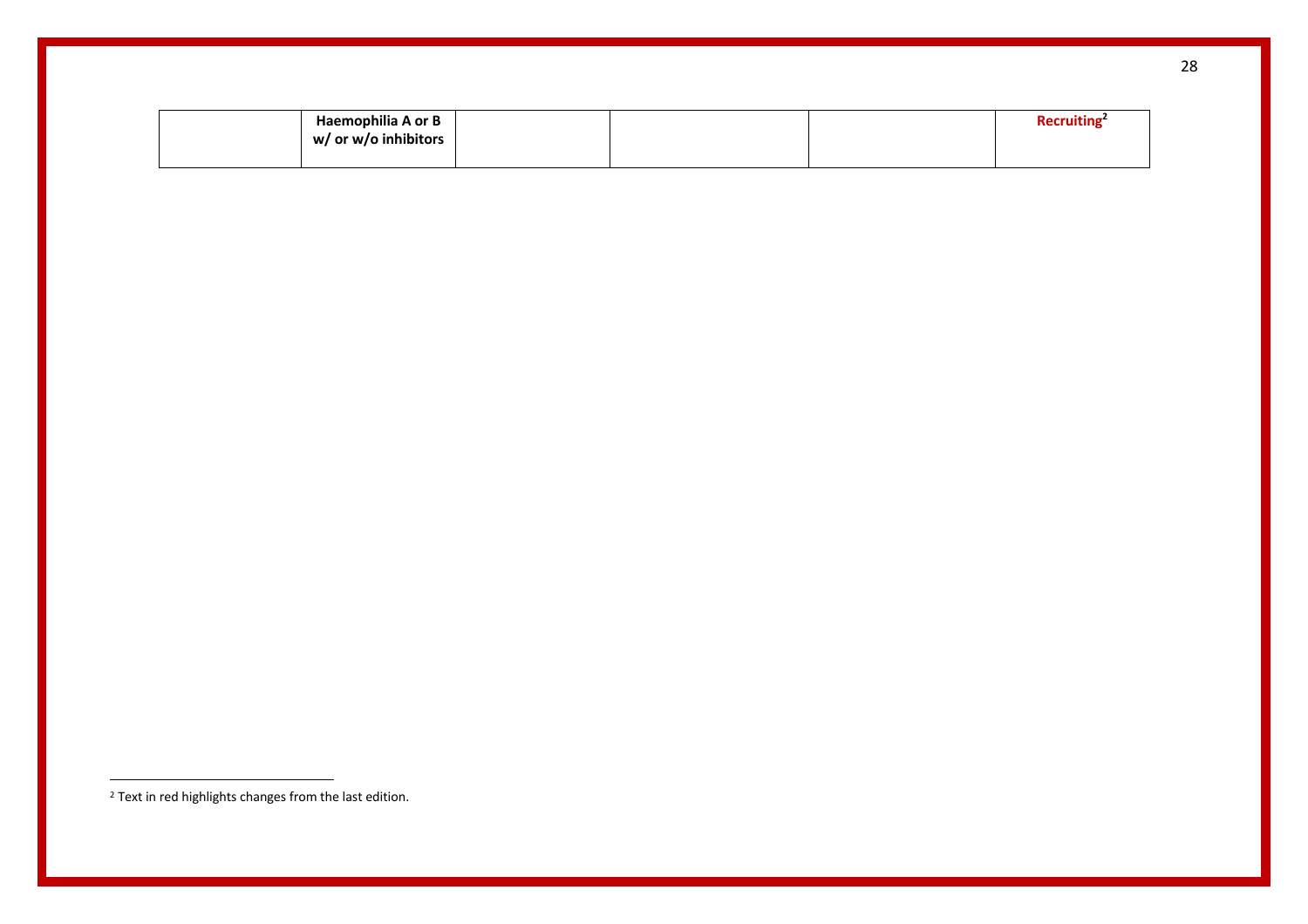| <b>NON-REPLACEMENT THERAPIES</b>                               |                                            |                                                |                            |                             |                                                  |  |
|----------------------------------------------------------------|--------------------------------------------|------------------------------------------------|----------------------------|-----------------------------|--------------------------------------------------|--|
| Type of product                                                | Indication /<br>treatment of               | Product name(s)                                | <b>Mechanism of action</b> | Developer /<br>manufacturer | <b>Development stage</b>                         |  |
| Non-replacement<br>therapy (NRT)<br><b>Bispecific antibody</b> | Haemophilia A w/ or<br>w/o inhibitors      | Hemlibra <sup>®</sup><br>emicizumab<br>ACE-910 | <b>Bispecific antibody</b> | Roche                       | <b>Licensed</b>                                  |  |
| <b>NRT</b><br><b>Bispecific antibody</b>                       | Haemophilia A                              | Mim <sub>8</sub>                               | <b>Bispecific antibody</b> | Novo Nordisk                | Phase 2                                          |  |
| <b>NRT</b><br><b>Bispecific antibody</b>                       | Haemophilia A                              | F1049                                          | <b>Bispecific antibody</b> | Kymab                       | <b>Pre-clinical studies</b>                      |  |
| <b>NRT</b><br>bispecific antibody                              | Haemophilia A                              | <b>NXT004</b><br>to<br><b>NXT007</b>           | <b>Bispecific antibody</b> | Chugai                      | Phase $1/2^3$                                    |  |
| <b>NRT</b><br><b>Anti-TFPI</b>                                 | Haemophilia A or B<br>w/ or w/o inhibitors | Concizumab                                     | Anti-TFPI                  | Novo Nordisk                | Phase 3                                          |  |
| <b>NRT</b><br><b>Anti-TFPI</b>                                 | Haemophilia A or B<br>w/ or w/o inhibitors | BAY 1093884                                    | Anti-TFPI                  | Bayer                       | Phase 2<br>trial terminated due to<br>thrombosis |  |
| <b>NRT</b><br><b>Anti-TFPI</b>                                 | Haemophilia A or B<br>w/ or w/o inhibitors | PF-06741086<br>Marstacimab                     | Anti-TFPI                  | Pfizer                      | Phase 3                                          |  |

<sup>&</sup>lt;sup>3</sup> Text in red highlights changes from the last edition.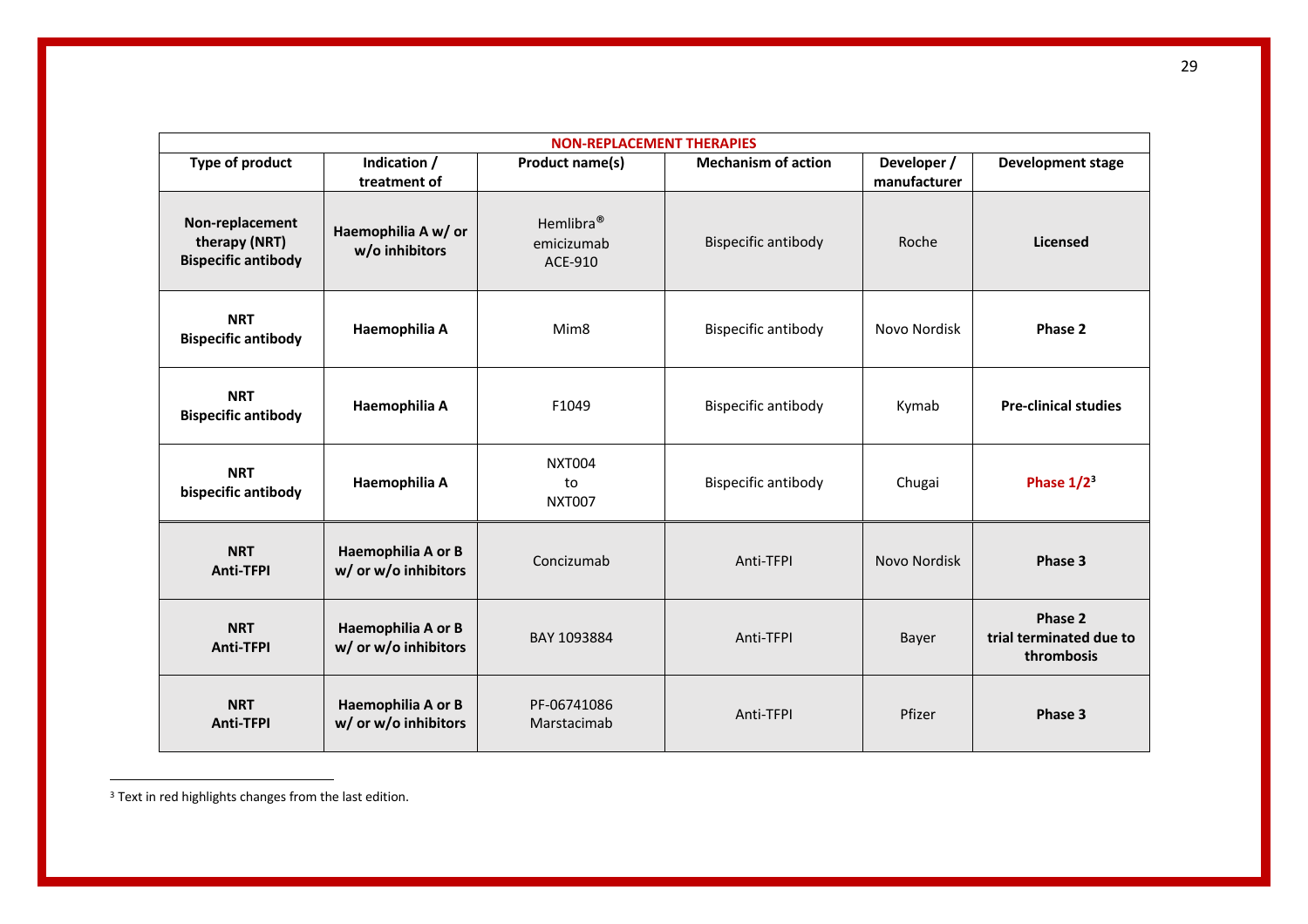| <b>NRT</b><br><b>Anti-TFPI</b>                        | Haemophilia A or B<br>w/ or w/o inhibitors | MG1113    | Anti-TFPI                                 | Green Cross       | Phase 1                                       |
|-------------------------------------------------------|--------------------------------------------|-----------|-------------------------------------------|-------------------|-----------------------------------------------|
| <b>NRT</b><br>siRNA                                   | Haemophilia A or B<br>w/ or w/o inhibitors | Fitusiran | Antithrombin<br>Small interfering (si)RNA | Sanofi<br>Genzyme | <b>Dosing resumed</b><br>Phase 3 <sup>4</sup> |
| <b>NRT</b><br><b>Activated Protein C</b><br>inhibitor | Haemophilia A or B<br>w/ or w/o inhibitors | SerpinPC  | Activated Protein C inhibitor             | Apcintex          | Phase 1/2                                     |

|                     | <b>GENE THERAPY</b>          |                                                                           |                                                                                      |                                |                   |  |  |
|---------------------|------------------------------|---------------------------------------------------------------------------|--------------------------------------------------------------------------------------|--------------------------------|-------------------|--|--|
| Type of<br>product  | Indication /<br>treatment of | Product name(s)                                                           | Name(s) of active ingredient                                                         | Developer /<br>manufacturer    | Development stage |  |  |
| <b>Gene Therapy</b> | Haemophilia A                | Roctavian <sup>®</sup><br>Valoctocogene<br>roxaparvovec<br><b>BMN-270</b> | AAV5-huFVIII-SQ<br>Valoctocogene roxaparvovec                                        | <b>BioMarin</b>                | Phase $35$        |  |  |
| <b>Gene Therapy</b> | Haemophilia A                | PF-07055480<br>giroctocogene<br>fitelparvovec<br>(formerly)<br>SB-525)    | Gene therapy using a<br>rAAV2/6 vector, encoding the<br>B-domain deleted human FVIII | Pfizer<br>(originally Sangamo) | Phase 3           |  |  |
| <b>Gene Therapy</b> | Haemophilia A                | BAY2599023 / DTX 201                                                      | Gene therapy using<br>AAVhu37FVIII                                                   | Bayer                          | Phase 1/2         |  |  |

<sup>4</sup> & 4 Text in red highlights changes from the last edition.

30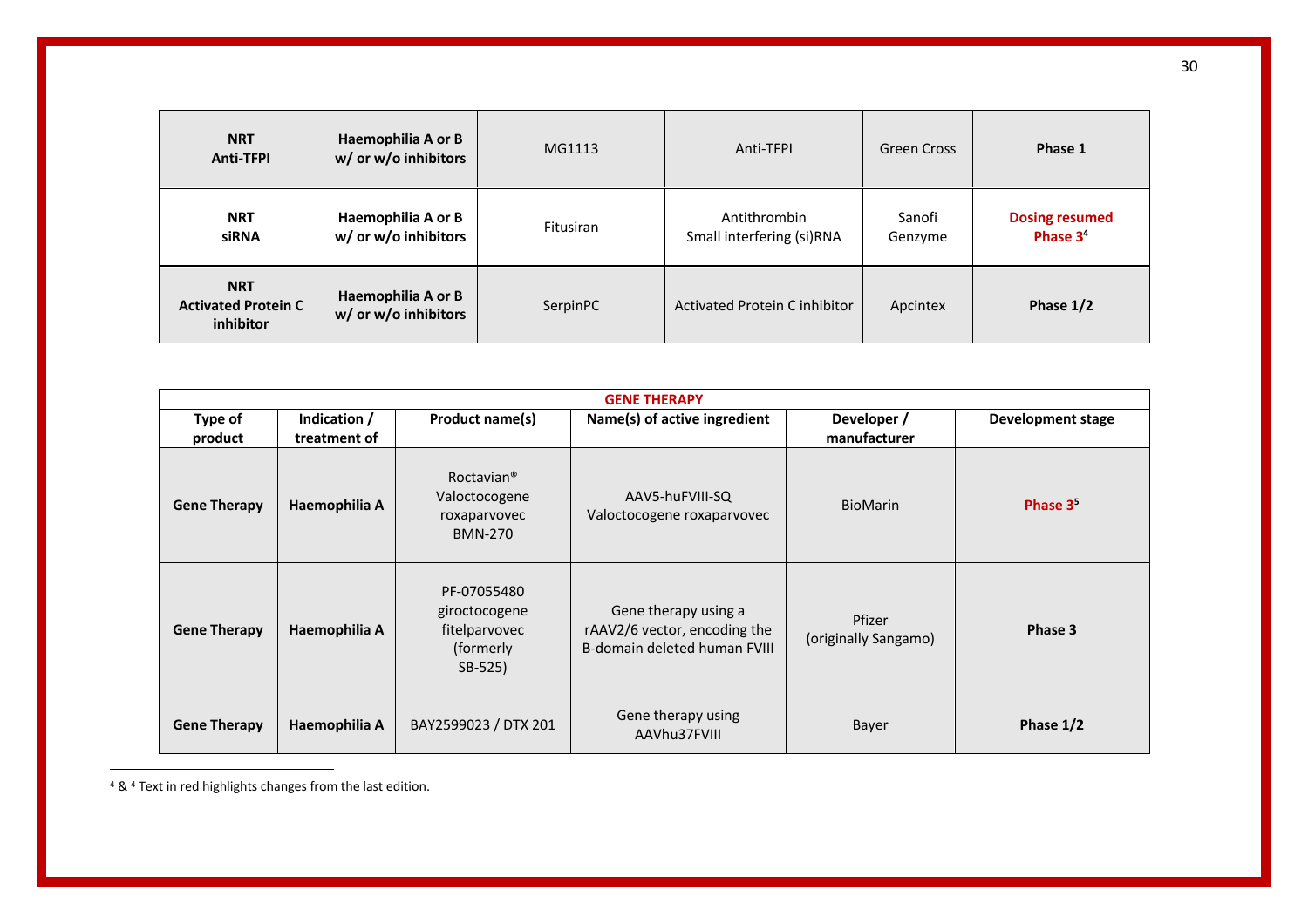| <b>Gene Therapy</b> | Haemophilia A | SPK-8011                                       | AAV-LK03<br>(AAV-Spark200) encoding BDD-<br><b>FVIII</b>                                                                                             | Spark                      | Phase 1/2                                  |
|---------------------|---------------|------------------------------------------------|------------------------------------------------------------------------------------------------------------------------------------------------------|----------------------------|--------------------------------------------|
| <b>Gene Therapy</b> | Haemophilia A | <b>TAK-754</b><br>(formerly<br>BAX 888/SHP654) | AAV8-based gene therapy<br>using B-domain deleted (BDD)-<br>FVIII-X5 variant                                                                         | Takeda                     | <b>Clinical trial suspended</b>            |
| <b>Gene Therapy</b> | Haemophilia A | AAV2/8-HLP-FVIII-V3                            | AAV2/8-based gene therapy<br>encoding FVIII-V3 variant                                                                                               | UCL/St. Jude               | Phase 1                                    |
| <b>Gene Therapy</b> | Haemophilia A | ET3                                            | Gene therapy using a<br>combination of<br>haematopoietic stem cells and<br>lentiviral vectors                                                        | Expression<br>Therapeutics | Phase 1                                    |
| <b>Gene Therapy</b> | Haemophilia A | SPK-8016                                       | Recombinant AAV composed<br>of a liver-tropic bio-engineered<br>capsid and a codon optimised<br><b>B-domain deleted FVIII</b><br>expression cassette | Spark                      | Phase 1/2                                  |
| <b>Gene Therapy</b> | Haemophilia A | YUVA-GT-F801                                   | autologous HSC/MSC<br>modified with lentivirus<br>encoding FVIII                                                                                     | <b>SGIMI</b>               | Phase 1                                    |
| <b>Gene Therapy</b> | Haemophilia A | AMT-180                                        | Gene therapy using an AAV5-<br>based gene therapy using a FIX<br>variant (FIX-FIAV)                                                                  | uniQure                    | <b>Pre-clinical programme</b><br>suspended |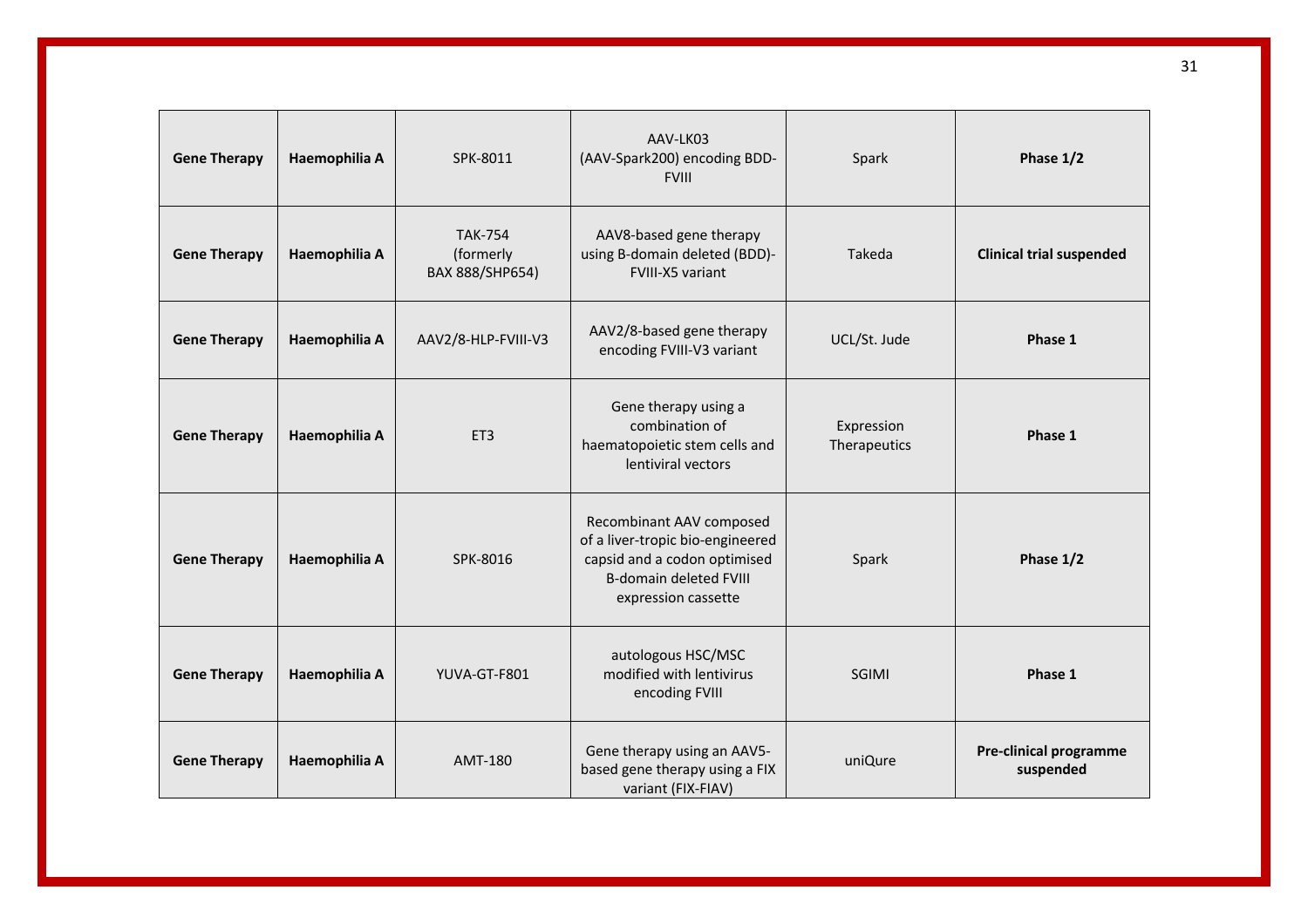| <b>Gene Therapy</b> | Haemophilia A |                                                                   | Non-viral technology using<br>closed-ended DNA (ceDNA)<br>delivered via a cell-targeted<br>lipid nanoparticle (ctLNP)<br>system | <b>Generation Bio</b>                                     | Pre-clinical development <sup>6</sup>                                      |
|---------------------|---------------|-------------------------------------------------------------------|---------------------------------------------------------------------------------------------------------------------------------|-----------------------------------------------------------|----------------------------------------------------------------------------|
| <b>Gene Therapy</b> | Haemophilia B | PF-06838435<br>fidanacogene<br>elaparvovec<br>(formerly SPK-9001) | Padua variant<br>(AAV-Spark100) (fidanacogene<br>elaparvovec)                                                                   | Pfizer<br>(Originally developed<br>by Spark Therapeutics) | Phase 3                                                                    |
| <b>Gene Therapy</b> | Haemophilia B | AMT-061                                                           | Gene therapy using AAV5<br>vector with FIX Padua variant<br>(etranacogene dezaparvovec)                                         | uniQure                                                   | Phase 3<br>(FDA removed the clinical<br>hold in April 2021 <sup>7</sup> )  |
| <b>Gene Therapy</b> | Haemophilia B | AMT-060                                                           | Gene therapy using AAV5<br>vector encoding FIX                                                                                  | uniQure                                                   | Phase 1/2<br>(FDA removed the clinical<br>hold in April 2021) <sup>8</sup> |
| <b>Gene Therapy</b> | Haemophilia B | SB-FIX                                                            | AAV6-delivered ZFN<br>integrating<br>corrective FIX transgene<br>into albumin locus                                             | Sangamo                                                   | Phase 1/2                                                                  |
| <b>Gene Therapy</b> | Haemophilia B | <b>FLT180a</b>                                                    | AAV encoding FIX Padua<br>variant                                                                                               | Freeline                                                  | Phase 1/2                                                                  |

<sup>8</sup> Idem

<sup>6</sup> Text in red highlights changes from the last edition.

<sup>7</sup> Idem